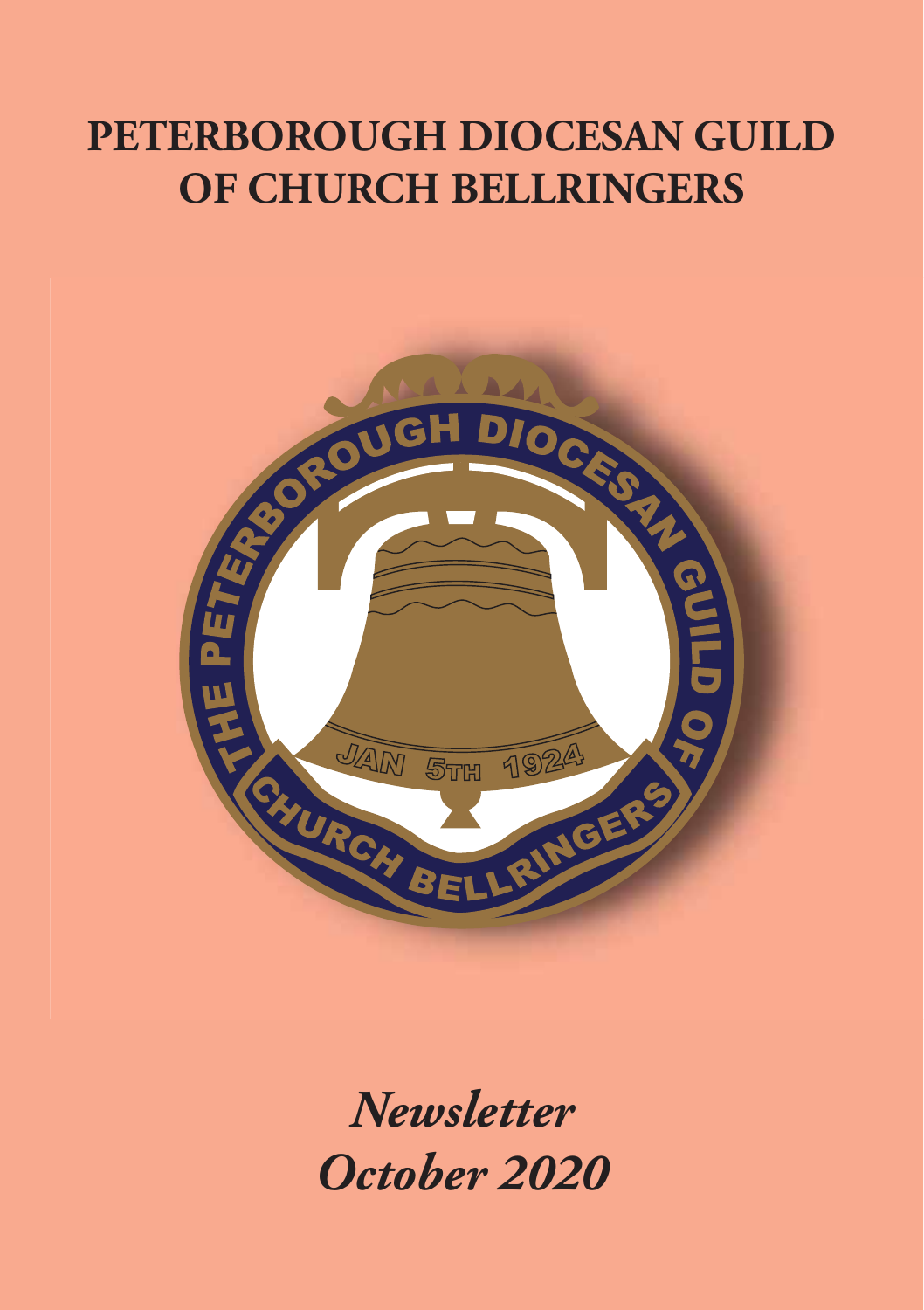### **Contents**

| The President's Prelude | 03 |
|-------------------------|----|
| President's CV          | 04 |
| The Secretary Surveys   | 06 |
| News from the Branches  |    |
| Culworth                | 08 |
| Daventry                | 10 |
| Guilsborough            | 15 |
| Kettering               | 15 |
| Northampton             | 16 |
| Peterborough            | 16 |
| Rutland                 | 19 |
| <b>Thrapston</b>        | 21 |
| Towcester               | 21 |
| Wellingborough          | 23 |
| <b>Other News</b>       | 24 |
| <b>Guild Website</b>    | 27 |
|                         |    |

### *The deadline for the next Newsletter is : 28th February 2021 Please make a note of this date in your diary*

Please send your contribution either through your Branch Press Correspondent or direct to : **e-mail : christopherpearson@btinternet.com or Tel : 01536 420822**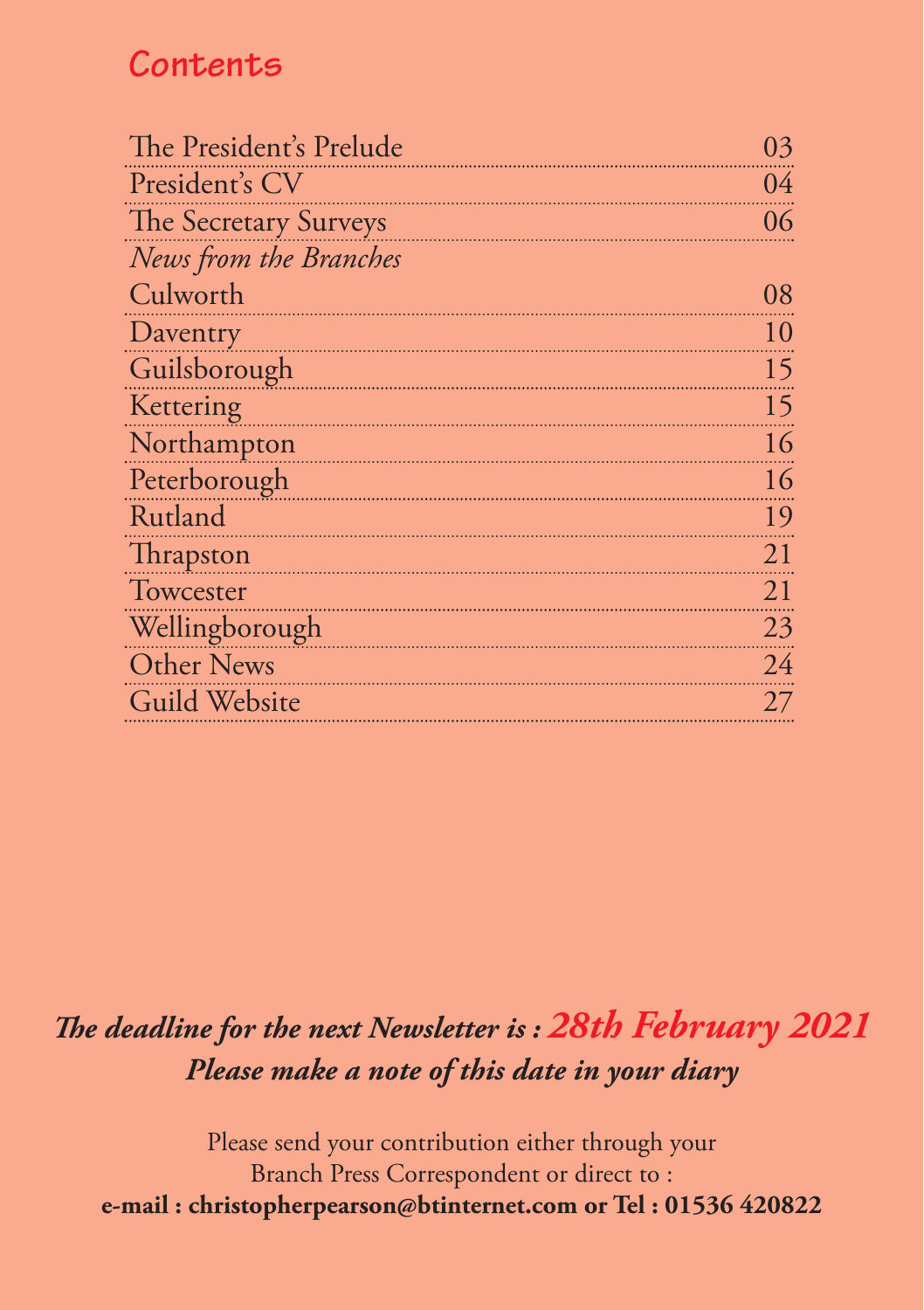## **President's Prelude**

Firstly I must thank Geoff Pullin for guiding the Guild for the last 6-and-a-bit years, maybe the last 'bit' since March being the most "interesting"? He will be a very hard act to follow – and there have been some illustrious Presidents during the 90+ years of the Guild before Geoff.

Where to start? In more usual times I would have tried to drop in on as many of the Branch meetings as I could – but that is clearly not going to be possible, at least this side of Easter it seems from the news of rampant COVID this week. I have therefore decided to take a Presidential Grand Tour (Virtual) of all the Branches during the winter months, to say "Hi" to you all, and to give you an opportunity to tell me what I should be focussing on to help us all with restarting ringing, recruitment, retention, and anything else during my term as your Guild President.

### *The Presidential Progress will look like this:*

Each Meeting will start at 6pm, and will last no longer than an hour

- Culworth Saturday 31st October • Wellingborough Sunday 1st November
- Daventry Saturday 7th November
- Kettering Sunday 8th November
- Saturday 14th November
- Thrapston Sunday 15th November
- Northampton Saturday 21st November
- Peterborough Sunday 22nd November
- Guilsborough Saturday 28th November
- Rutland Sunday 29th November

We will meet on the Zoom internet platform, and ALL members are invited to drop in.

To join this Zoom Meeting please either click on this link: **http://bit.ly/PDGPresident** - which will load the Zoom application and open the meeting for you; or, if you already use Zoom, open that application and input

• Meeting ID: 841 1780 3449

• Passcode: (Queens on 8 numerically)

If you cannot join me in my Presidential Parlour on the day for any reason I would still like to hear from you, so please do contact me direct on 01858-463816 or email: **president@pdg.org.uk**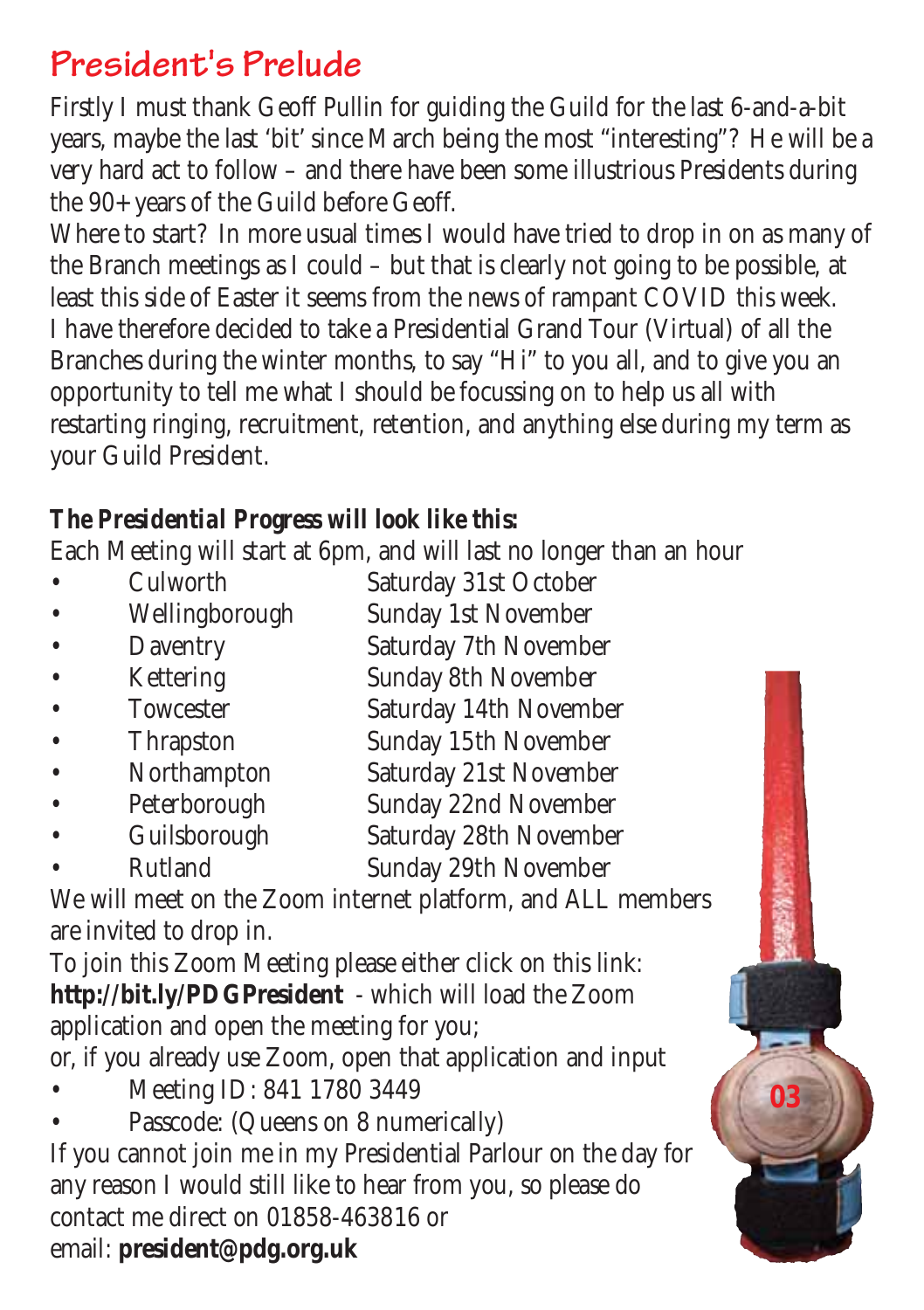I look forward to seeing you at one of these Virtual Meetings this winter. Why "Prelude"? I hope these meetings will be a Prelude to resuming real ringing **ASAPI** *Alistair Donaldson*

### **President's CV**

**04**

I learnt to ring at Winchester College (6, 11cwt) in 1967, ringing my first

Quarter Peal later that same year, and my first Peal in April 1968. I was pleased to be able to ring a Peal at St. Mary Peterborough on the 50th anniversary with a special method and ringers including the conductor of that first Peal. In 1971 I moved back home to Thames Ditton, Surrey just by Hampton Court, while studying at Kings College, London University. In 1976 I married local girl Janet at St. Nicholas Church Thames Ditton (6, 8cwt) and became Tower

Captain leading a largely teenage band. 1978 saw us move to Crewe as I worked for the Railways and we joined St Mary's Church, Wistaston Cheshire (6, 5cwt – now an 8). I became a



member of the Nantwich band (8, 14cwt) extending my ringing repertoire into Major.

In 1984 we moved again to Hethersett (8, 9cwt) just outside Norwich, Norfolk where the back 2 bells were unringable due to frame problems. So I joined the band at St Giles in Norwich (8,

13cwt) where I first ventured into ringing the Standard 8 Surprise Major.

Railway work required another move in 1986 to Kelvedon Essex (then 6, 21cwt) near Colchester where we were to stay until 2010 while our 4 children went to local schools. I joined the Essex Association and during that time I served terms as Secretary, Treasurer, Ringing Master and Master of the Northern District. In 1998 I assisted Brian Meads to set up a Branch Ringing School to train new Millennium Ringers from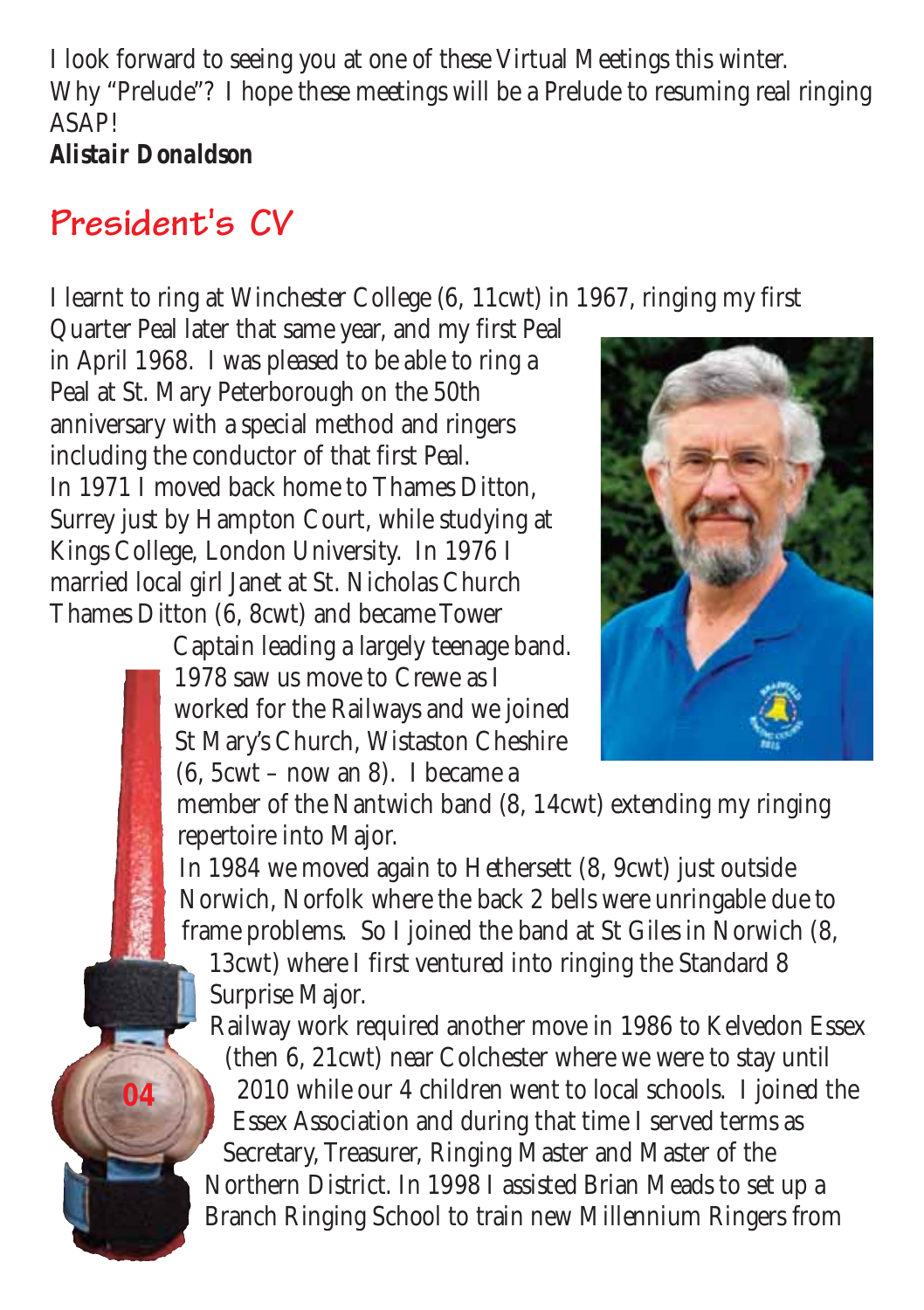scratch as well as develop other ringers. This School ran every Saturday morning at Coggeshall / Wethersfield / Felsted on simulators for 15 years! Soon after we added Intermediate and Advanced practices to help our new recruits develop which I ran and tutored for many years. In 2006 I set up a joint Surprise Major practice with the adjacent North West District which ran for many years. The latter two practices are still running!

Janet was appointed Vicar of St James, Deeping St James in Lincolnshire (6, 16cwt) in 2011 so we moved again and I joined the Lincoln Guild. In time I became Branch representative to the Guild Committee and led one of the four Working Groups under the Guild's Strategic Review specifically looking at how to develop the Branch & Guild organisation to better support ringers and ringing in Lincolnshire. I also joined the Peterborough Guild as we could see the Cathedral from the Deepings, ringing at Glinton and the Cathedral. It was at the Cathedral that Robin Rogers took me in hand, introducing me to Mike Maughan. My Peal total when I arrived in 2011 was just 30. In 2012 alone I rang 30 Peals, the majority with Mike – I was hooked! I also called my First Peal that year.

On the other hand I thought my striking wasn't too bad when I arrived: Mike ensured I rapidly raised my game, even though I still fall short of his exacting standards. My Peal total is now over 300.

The Peterborough Diocese beckoned and in 2013 Janet was appointed Vicar at Welford, Sibbertoft and Marston Trussell, so I became a resident member of the PDG, this time in Guilsborough Branch. During this time I served the Branch as Ringing Master and Chairman, amongst other things promoting development of ringers with regular QP days. I am a great believer in the development of ringing through Quarter Peals – I have rung nearly 1,500 now.

In 2018 Janet retired, and we moved to Market Harborough, from where I support ringing in the Maidwell group of parishes south of the border while also ringing at Market Harborough area towers.

I was honoured to be nominated by Derek Sibson and elected to the Cumberlands in 2015.

**05**

I have been Ringing Master of the Golden Oldies mid-week Surprise Major Group for 3 years.

During my ringing career I have been a resident member of 7 Guilds: Guildford, Chester, Norwich, Essex, Peterborough,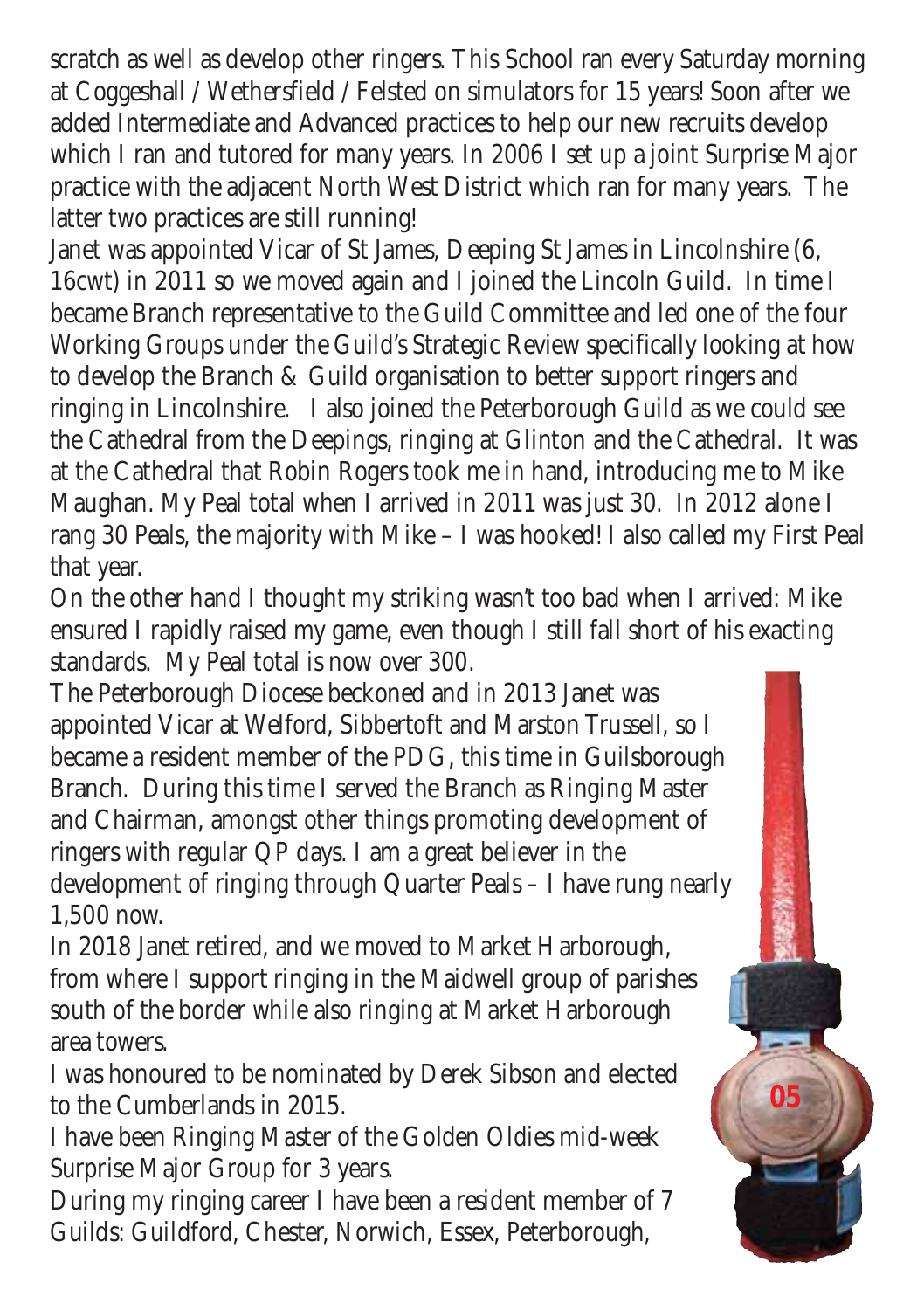Lincolnshire, Leicestershire, moving 9 times! Our moving days are over we hope.

To support recruitment I have an 8-bell portable Mini-Ring by Matthew Higby stored in my garage.

Finally I am a great believer in the National 3/4 day Ringing Courses, ever since I helped at Coggeshall on the Essex Ringing Course. Since 2001 I have attended as a Student then Helper and lately Tutor on the Sparsholt / Wantage / Bradfield Ringing Courses. More recently I have also helped on the Hereford Course. There is a great social atmosphere on these courses, especially the residential ones, but the concentrated study of methods and practice with good bands enormously benefits the students. As the National courses are significantly oversubscribed I am pleased that some Guilds such as Leicester are now running their own long weekend courses.

#### *Alistair Donaldson*

**06**

## **The Secretary Surveys**

I think it is fair to say that the Guild has, in nearly 100 years, not had to face a year like 2020 before. If my crystal ball had been functioning, I'm not sure I'd have signed up for this job... In March, we'd just held the GMC meeting and were looking forward to starting planning the Guild's centenary celebrations when we were all sent home and told to stay there. Whilst ringing ceased for longer during WW2, this is the longest peacetime cessation of ringing. It is noticeable from the reports of the 1940s that even though ringing was largely stopped, the life of the Guild continued, albeit in modified form. There were 10 peals for the Guild between 1940 and 1945. Handbell ringing came to the fore, as it has again. Then there were social events and annual meetings, which we've been denied this time. However we have other opportunities that were not available 75 years ago. We have phones, e-mails, text, skype, facetime and the almost ubiquitous Zoom to keep us in touch with family and friends. Zoom quizzing has become a regular part of the weekly routine for many in the last few months. And we can also use technology to ring. Ringing Room is the most commonly used remote ringing platform. The fact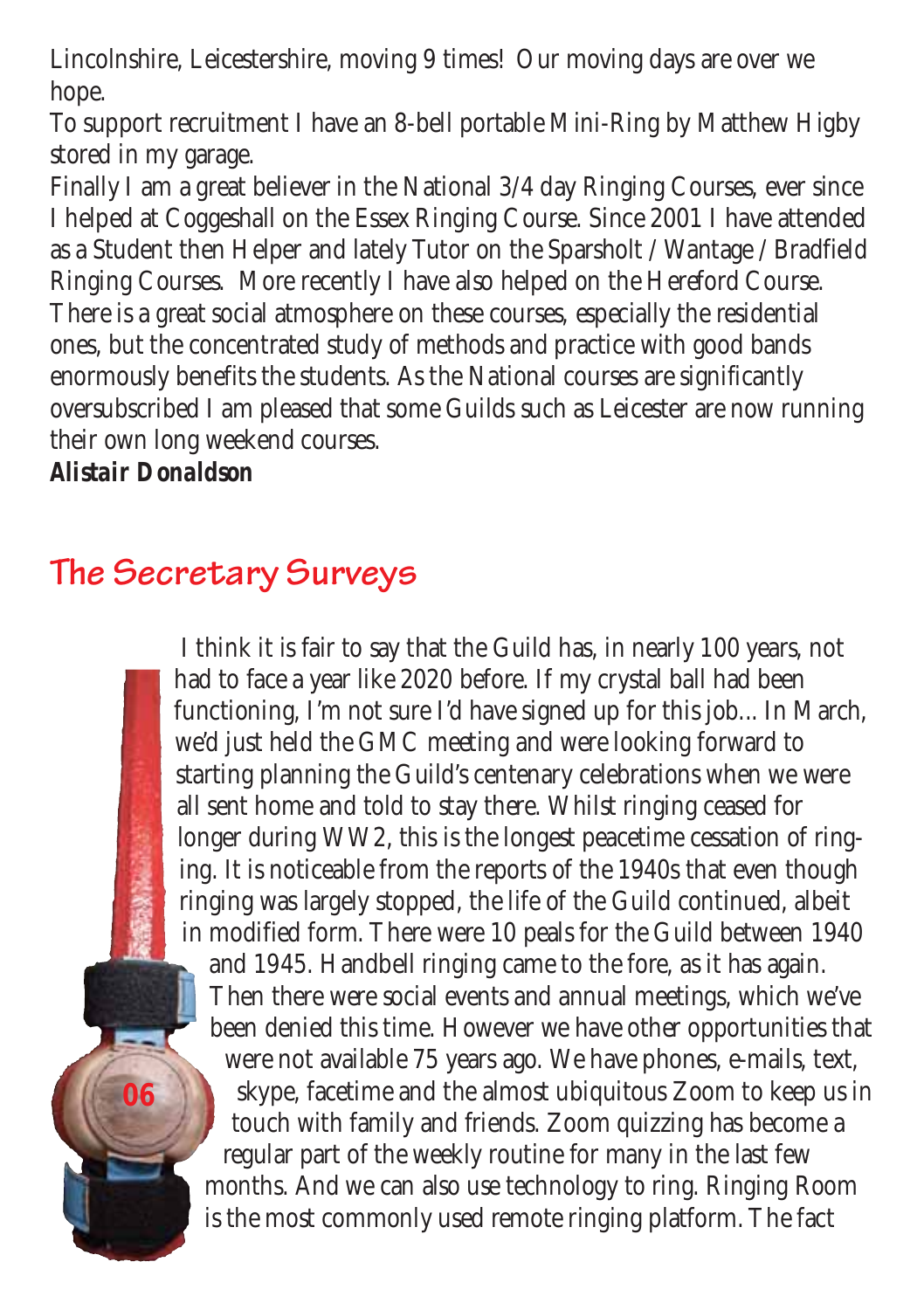that a band does not have to be physically co-located means that it has allowed ringers to practice not only locally, but with people across the country and, indeed, the world. Like all ringing, some people have got it right away, for others it just doesn't come so easily. It's also generated a whole new language of explanations for mistakes, which just shows how inventive ringers can be.

For some of us the resumption of services means we have been able to ring some bells, and while it is a pleasure to make a noise again for the church, it doesn't half sound strange! I know that for many more it is not yet sensible for them to consider ringing, for many different reasons. Throughout this time, it has been important that ringers stay in contact. As we move into a probable winter of discontent that remains the case. We need to maintain continuity and a sense of community while we are unable to come together as one in our hobby. It may be some time yet before we can say that this is over, meaning that regular communication will continue to be vital. Branches and towers need to make every effort to stay in touch with their ringers; we will need them and they may well need us.

September also saw a first for the Guild – the first time we've held a virtual AGM. After much deliberation this was the best option available to us, although not one that was within anyone's comfort zone. This was run via the Zoom platform and was ably chaired by the outgoing president, in what he fervently hopes was both a first and last time. Watching the footage while I wrote my minutes was a very strange experience - I seem to be incapable of sitting still! Many thanks to my fellow executive, members who spoke and my techy husband for all their support and efforts before and during the meeting. That it seemed to go well doesn't mean I want to do it again, but at least we'll know what to do next time.

At this I was delighted to announce winners of a competition hosted via the Guild's Facebook page and weekly update e-mails, inviting entries for a virtual Ringers' tea – seeing as we couldn't have a real one. After much deliberation from the exec, the winners were Sarah Bence for her Pizza Pin wheels in the savoury section and, for the sweet section, Anthea Hiams for her chocolate cupcake display. Both can be rightly proud of their culinary and pictorial skills and we'll be placing our order for a Ringers' tea as soon as we're allowed to!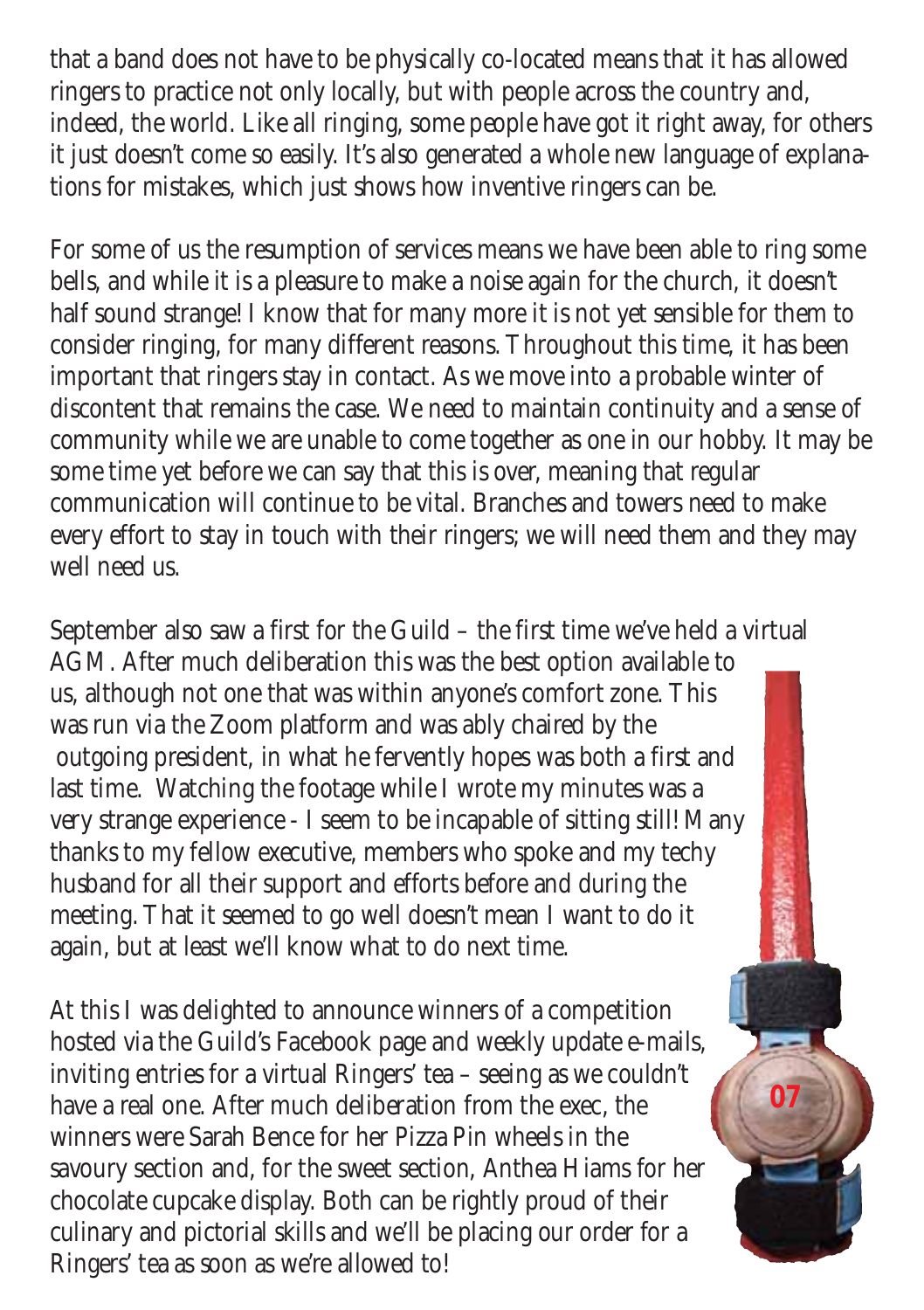



I prefer to finish with a look to a positive future, to when ringing will be back as part of our lives and our collective soundscape. I might have forgotten a load of methods by then, but they'll come back too (I hope). The Guild will continue to support ringing and ringers, as it has since its inception, no matter what is thrown at us. And maybe there is a way to see this enforced downtime as an opportunity. How many pub conversations have you listened to where someone has had great ideas, but no time to actually turn them into something. Now

> there is time. Elsewhere in this newsletter is the report of a project to improve the bells at Preston. That's just the sort of project that could be sparked by this period of inactivity. What would you like to see in your tower? What would make it a better place to return to, to ring in, to teach in? Go on, get those dreams off ice and onto paper.

*Helen Allton*

**08**

# *News from the Branches*

### **Culworth Branch**

### **JOHN LEWIS**

John passed away on September 19th following a long period of ill health. He was a skilful and respected member of the ringing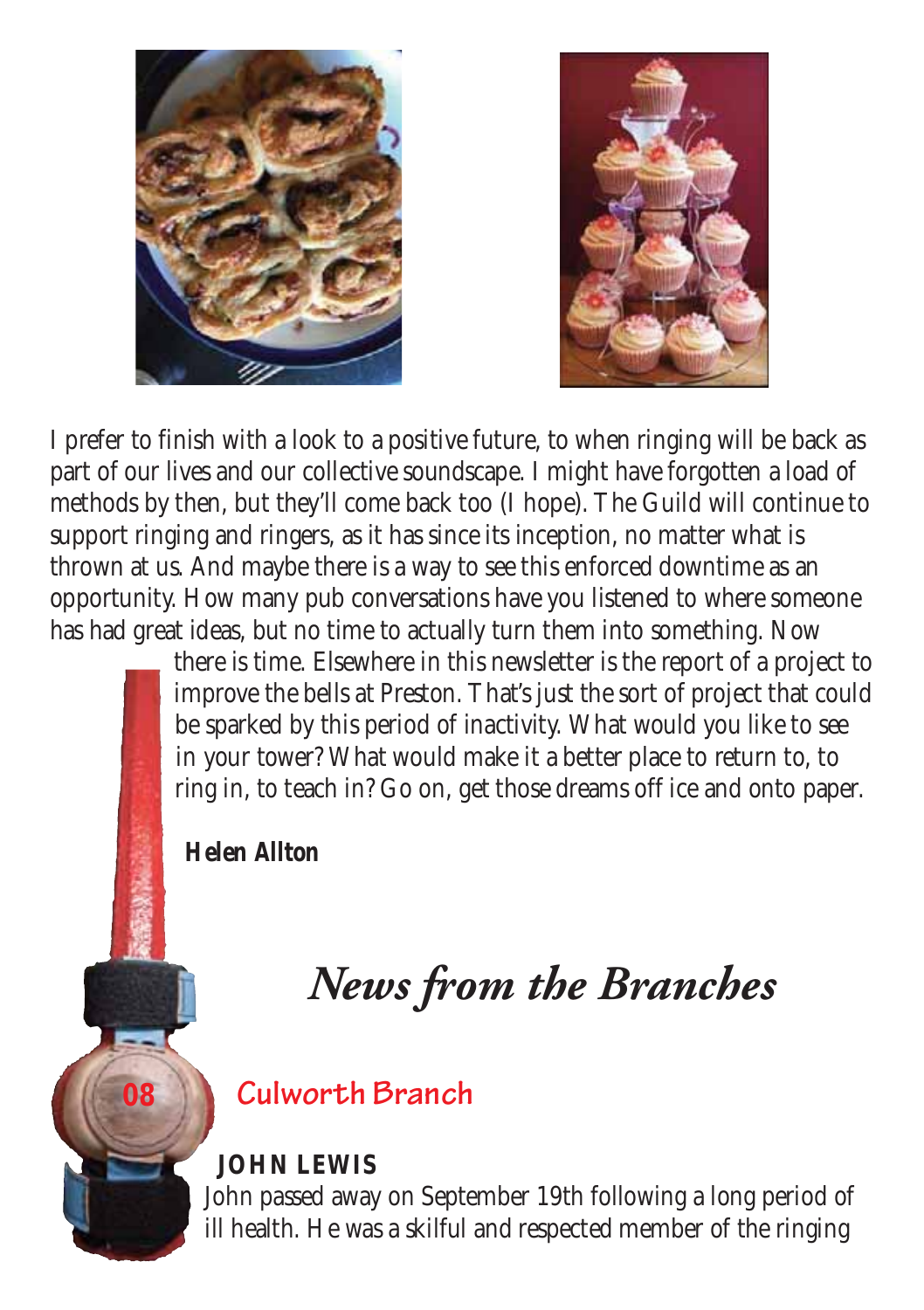community.

John was a long standing ringer at St Peter's in Brackley where he taught many young; and not so young people to ring. John and his wife Joan were regular Brackley ringers but as time progressed, they found the ground floor lighter ring of six at Whitfield was more amenable and became regular ringers there for both service and practice ringing. John was also in charge of the bells in Shalstone, often asking for help with ringing for weddings.

John and Joan were regulars on our annual Brackley Area Ringing Tours, John more often than not volunteering to be one of the drivers. We journeyed the length and breadth of the country which also included Northern and also Southern Ireland.

John was a perfectionist when it came to striking and often said "I like to hear it done right". He would wear a beaming smile when we did 'get it right' but sadly we often disappointed him!!

Bell ringing wasn't Johns' only passion in life. He owned several vintage tractors and before his illness regularly took part in charity vintage ploughing competitions.

John will be sadly missed by so many people in so many different ways. May he rest in peace.

#### *Julie Blencowe*

**EYDON TOWER NEWS** - We would like to offer our thanks to the Culworth Branch Steward, David Kirkham and his stalwart assistant, for checking over our bells back in July and finding a problem with the No.4 bell wheel we were not aware of. No.3 bell which sits above the main frame has a wooden rope shoot box to safely allow its rope to pass by the wheel of the 4th . But the wheel was found to have been rubbing the front face of this box and both were beginning to show signs of damaged. Appropriate changes were duly made to the shoot box structure over the next week and the problem has been resolved which indicates that annual inspections are needed.

After months of no ringing activity we were really pleased to be given permission to ring for the VJ Day 75 years anniversary on the Sat 15th August by our rector Stevie, so Bert Manton, Gary Denby and I, rang the treble, 3rd and 5th . The fifteen minutes of PH on 3 and a lot of call changing went down well with the villagers who commented on how uplifting it was to hear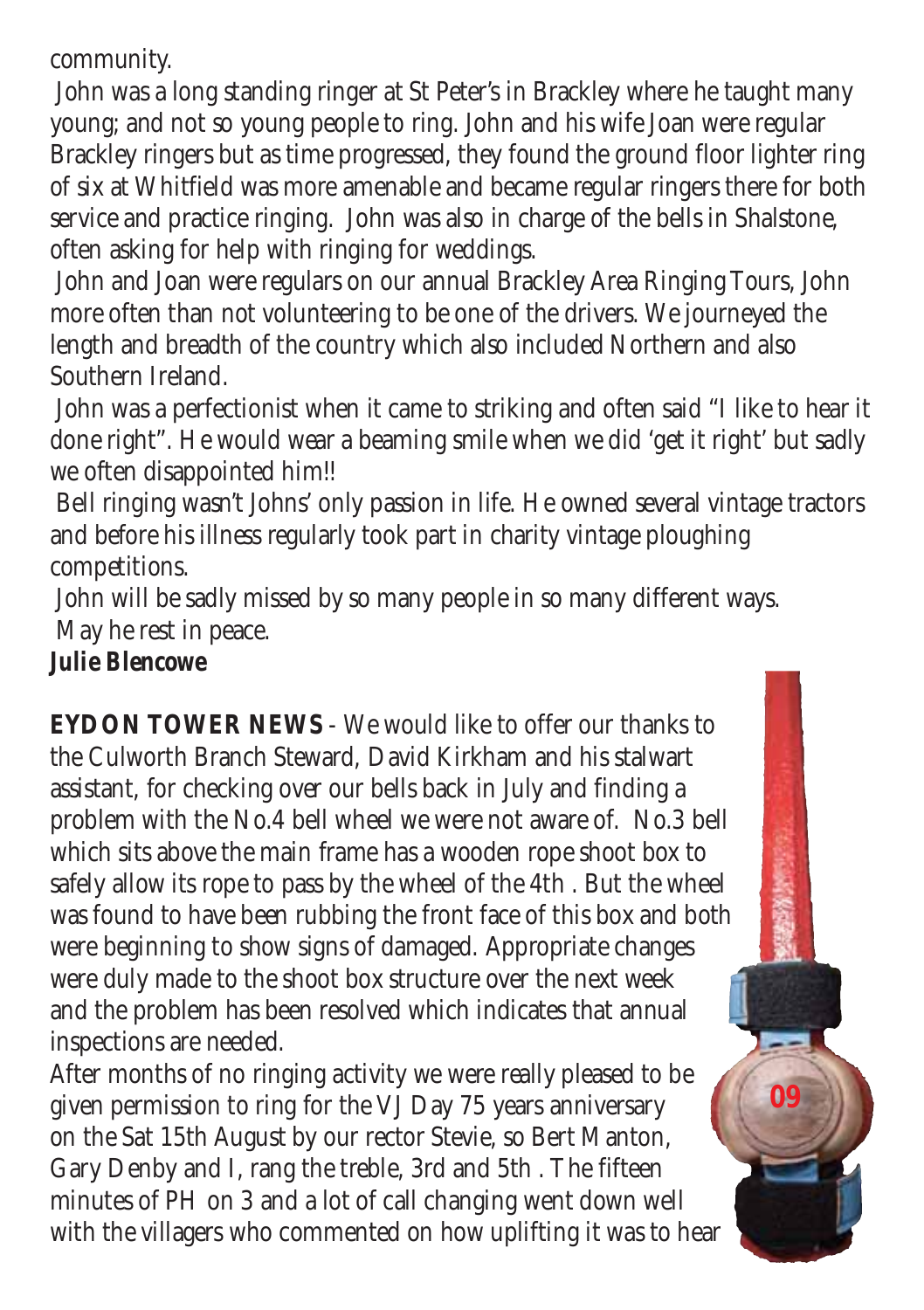the bells ringing again. We have since managed to ring 3 alternate bells for two Sunday services, firstly with Sally Stephens and secondly with Paul Richardson stepping in.

#### *Geoffrey Stretton*

**10**

**WHITFIELD** have managed to ring for a couple of services, socially distancing by getting 2 families to ring.

**LOIS WEEDON** – instead of a "ramble and ring" we just had a " ramble". 9 ringers walked the 12 miles from Lois Weedon to Canons Ashby, stopping off at Moreton Pinkney for the required flapjack break whilst Ian checked on the timing of his clock in the church. Fortified we continued to Sulgrave for our picnic lunch and then back to Weston and Lois Weedon. Well done Trevor and Louise for organising another good walk just before the "rule of six" came into force!

### *Joy Kirkham - Culworth Correspondent*

## **Daventry Branch**

### **Branch meetings**

Eighteen rang, and three didn't, on the nice four at Kilsby in March. Two courses of Kilsby Treble Place Minimus were appropriately successful. Barby's five bells were put to good use by 21 ringers with six locals not ringing as they were busy with teas. Many methods were rung before the lower chimed to a stop ready for the Revd Nigel Fry to start our service with Michael at the organ.

After an ample tea in the church, the success of the Branch Quiz was reported and Alison Buck thanked for arranging it. 53 contestants took part and a profit of £48.17 was made. In view of the national media concern about the coronavirus, it was agreed to cancel the coach outing. Further it was agreed to go to the Birmingham suburbs in May 2021. Barby ringer John Thompson, who learned at Badby, was elected a member.

Branch General Management Committee Rep, Ian Willgress, reported the return after 80 years of Harpole from the Daventry Branch to the Northampton Branch and that the new bell for Church Stowe was due to be cast next week.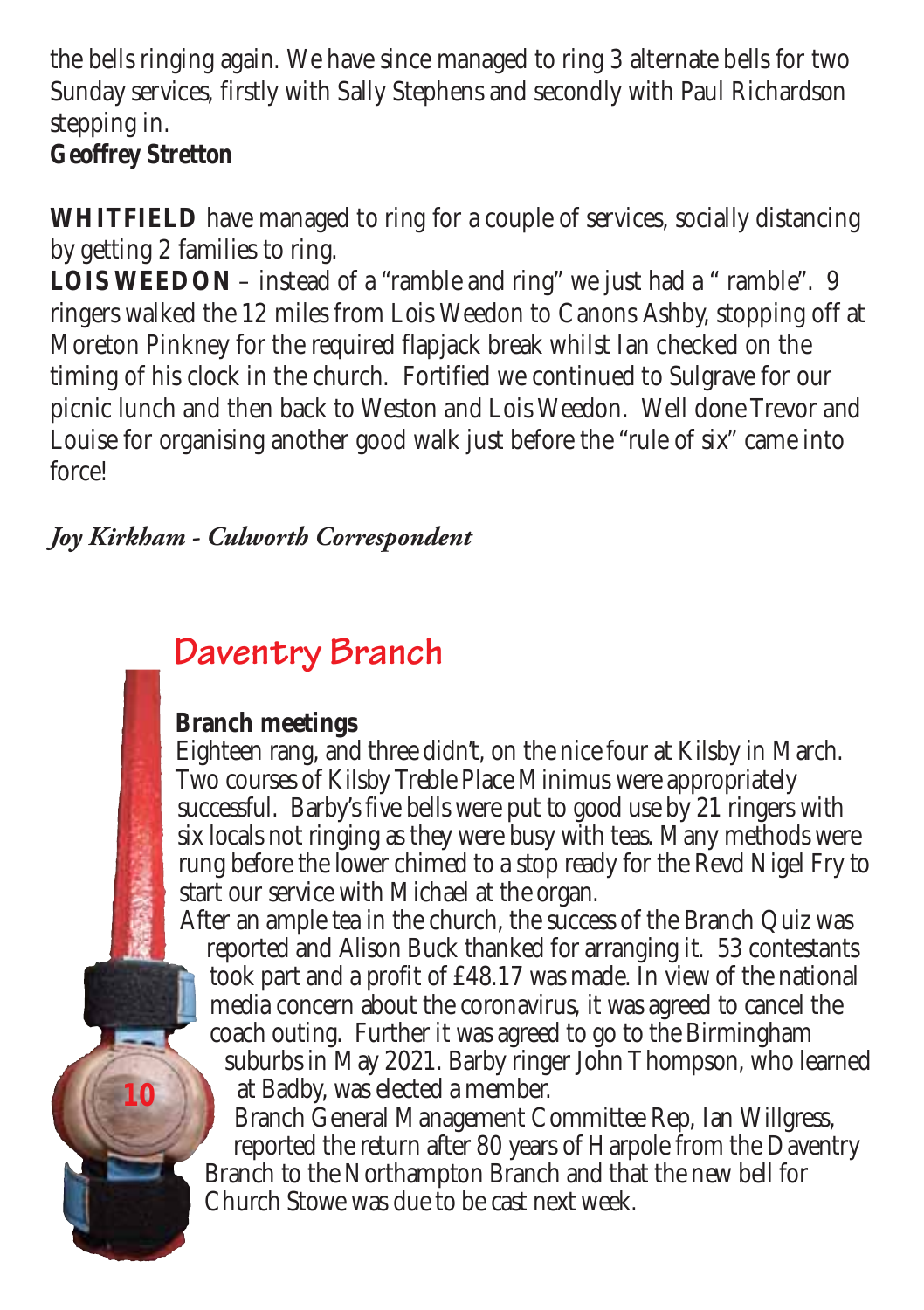The Branch Ringing Master reported a quarter peal of Plain Bob Doubles at Flore on Feb 23 marked the completion of the tower stonework restoration and was David Foster's first inside, ringing the second to Plain Bob Doubles conducted by Ian Willgress; a branch quarter peal of Plain Bob Minor on Feb 27 at Badby was the first of minor for Kim Gibbard ringing the treble and conducted by Gwynneth. In the evening eleven gathered at Crick after carefully being shepherded through the nave by Nick Hiams to avoid falling roof plaster! New member John had his first ring on eight, inside to Plain Bob Triples.

The next time we met as a branch was in September.

#### **Coronavirus**

Daventry practice on March 17 was to begin after the tower AGM had ended, but all was cancelled due to coronavirus. Later government emergency regulations stopped ringing until June and then under very restrictive precautions.

So the initial lockdown took instant hold and became unrelenting for some months. The Guild AGM was postponed, there was no ringing for Easter or the 75th anniversaries of VE and VJ Days.

Daily life changed beyond all recognition with little or no road, rail or air traffic and a reliance on deliveries by supermarkets and volunteers. Our new Guild Secretary kept us busy by setting up a new Guild facebook site and sending weekly emails with puzzles - even providing a series of exercises to keep our limbs in ringable condition.

The Daventry Tuesday evening Zoom practice organised by Leanne ventured into trying the Ringing Room program and established that it is best used via laptops rather than Apple devices. However the weekly meet soon ended up as a 'pub chat'. I understand the Heyford group also maintain a Friday virtual pub meet on Fridays.

In June, news of churches being able to open emerged and at the end of the month I was able to record an interview for BBC Radio Northampton Sunday Breakfast programme that short spells of service ringing on well-spaced bells was likely to begin soon. I hadn't anticipated the reluctance of churches and their congregations to return. The use of Zoom on-line had become well embedded in the population in general and the development of the Ringing Room program for bellringing had some advocates.

A review of the 2 metre distancing rule, with a view to increasing the numbers of bells and towers that could ring, got submerged by the autumnal rise in the virus, so we seem stuck in a rut! A survey of Daventry tower confirmed we could ring 5 bells, nominate five ringers using face covering, each to ring one bell up, ring and lowers. We were ready after a 19 week break to ring on August 2 for the first Sunday service in Church and have been able to continue, although some week's the service is still via Zoom to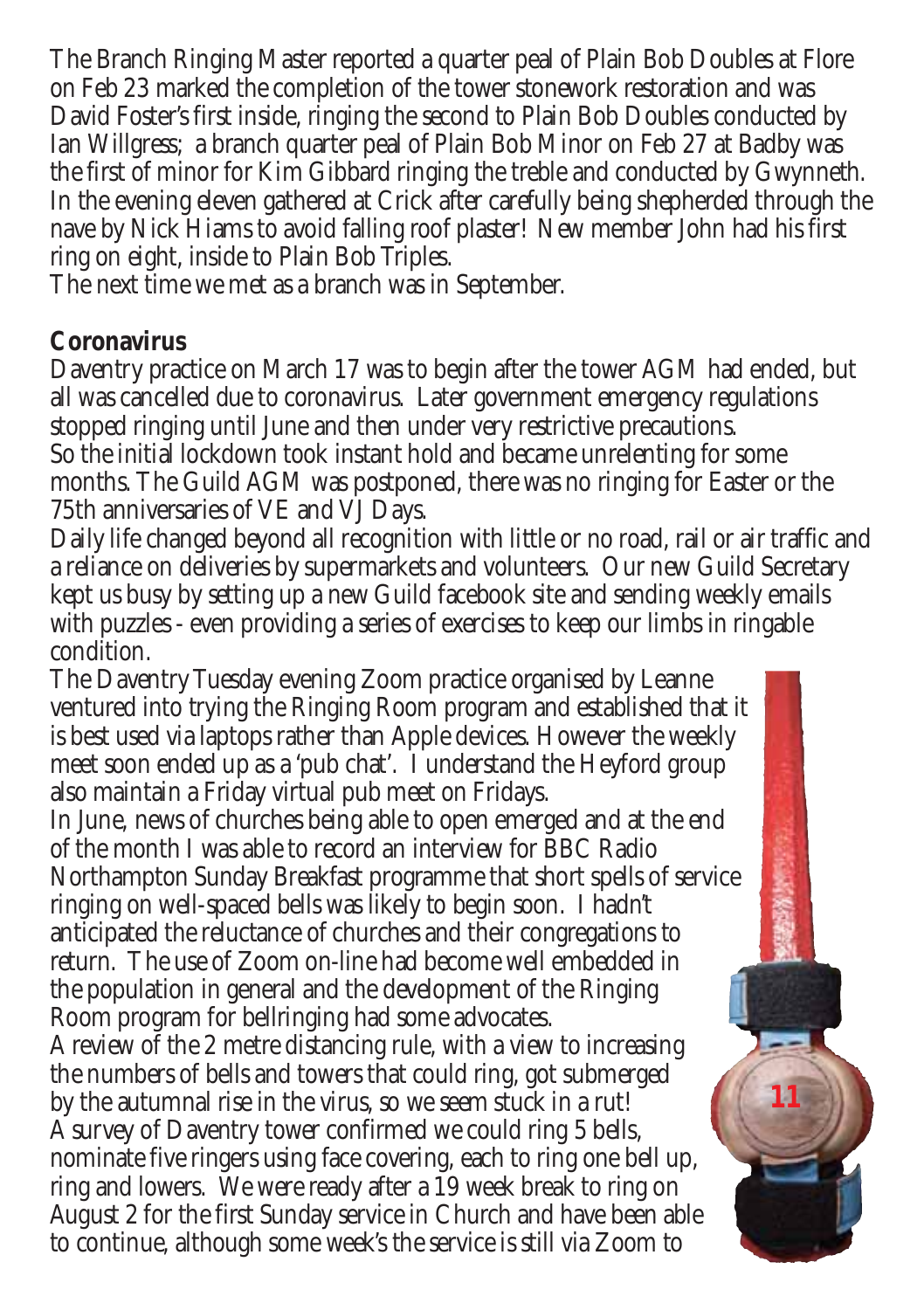allow hearty singing (at home). At Badby our first ring on three bells followed the funeral of a well-known villager on July 23 and has continued for Sunday services but these are only one or two a month.

I have been told of ringing at Byfield (3 bells), Litchborough (3 bells), Staverton and Weedon (2,4,6.8 or 1,2,4,6,8 with "a couple" on 1,8). Comments from the general public and congregations about it being nice to hear the bells again were reported by several towers and made it feel even more worthwhile than it felt in practice!

Some parishes have not resumed services in the church (Braunston, Hellidon) or the bells are too close (Everdon) to make it worth ringing.

In August, when thanking Carole for restarting ringing on five bells, the Revd Dawn Stokes, Vicar of Holy Cross, Daventry, noted that the Bell Ringers have not had their monthly services for some months and offered to hold one with a maximum of 34 people at 2 metre distancing. Chair Jane Rands arranged it for Saturday, September 12 at 4.30pm when 17 met for the service. It was lovely to catch up with people not seen for six months. Revd Dawn produced a special service which combined some elements of our usual ringers' service with other prayers appropriate to ringing and the present time. She was ably assisted by Clare Glover who also did the homily. Clare is on placement at Holy Cross as part of her training to be a vicar and is married to Kilsby ringer, James Glover. James inherited a set of 15 handbells from Peter Box and sent these so we could have a go on them

after the service (the bells being wiped and no sharing allowed!) Six of us thought we were going to ring rounds on the front ten. At first glance the bells looked to be in order but we did not check. The result was NOT rounds but a pretty sound once we got used to it. (We got a 'round' of applause!!). Twelve of us adjourned to the churchyard for a picnic and a lot of chat. There was a lot to catch up on and most of us stayed until it got too chilly to sit out. It was a brilliant suggestion by Revd Dawn and we are very grateful to her and Clare for all the efforts they put into the service and also to Dawn's husband who arrived as we left the church to help with the special cleaning!



*The dispersed gathering in the churchyard*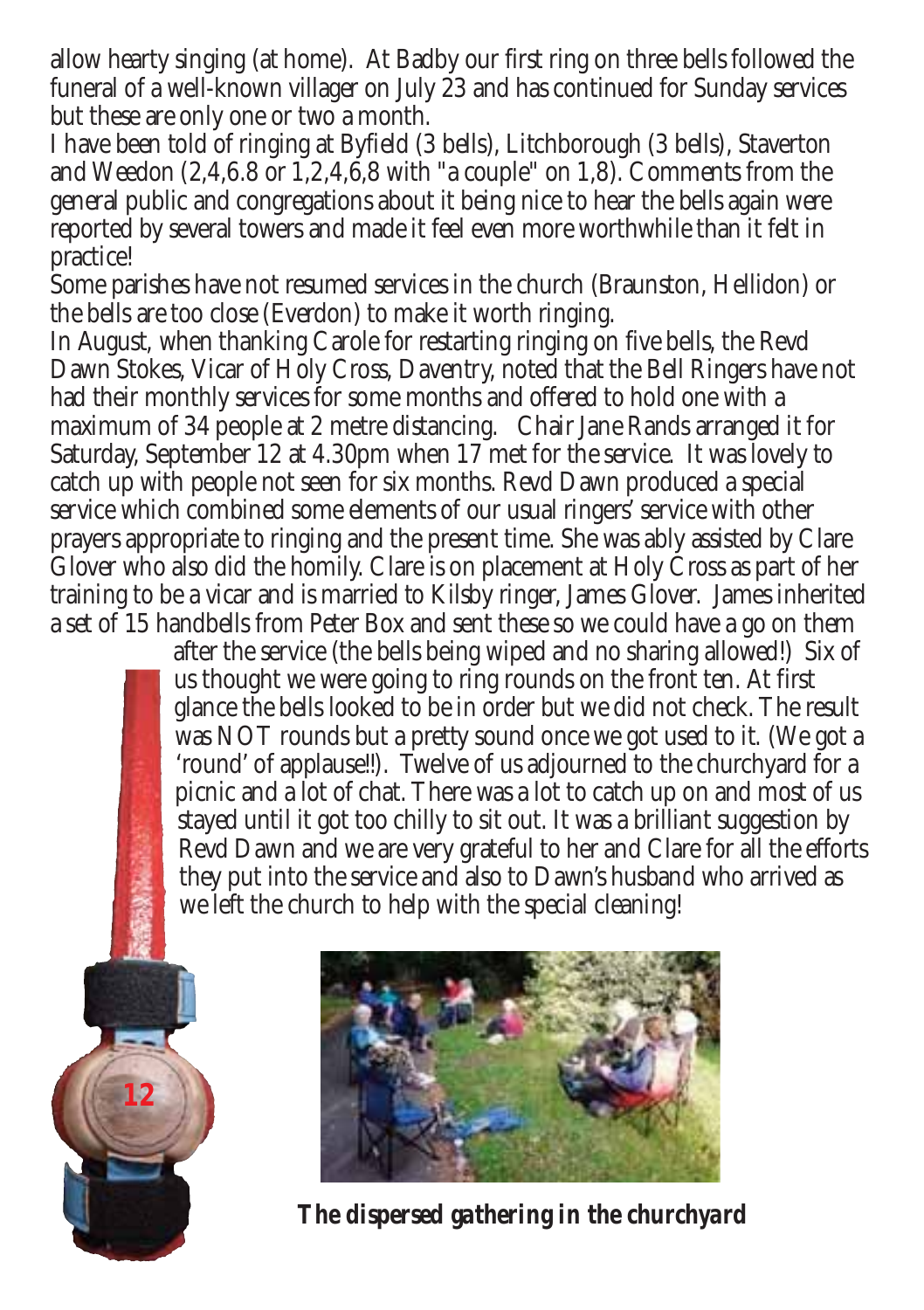#### **People**

From March we have kept in touch through emails, Zoom meetings and phone. Paul Richardson reported that after Emily fell in December and then later broke her left arm they were both allowed in the hospital in mid-March for an X ray and he had to smile to see the large waiting area in the hospital with only a few chairs all two meters apart and three in a pair.

Dorothy FitzGerald saw the recommendation to exercise and practice methods by trotting up and down the stairs but thought that that was a rather dangerous occupation so refrained!

In April it was announced that the Revd Malcolm Ingham (currently Rector of Alwalton and Chesterton near Peterborough but in Ely Diocese), has been appointed as Rector of Badby, Newnham, Charwelton, Fawsley and Preston Capes. He and wife Liz will live in Badby vicarage with effect from some date even now yet to be established!

Peter Box died on May 7 from coronavirus in Walsgrave Hospital. He was cremated on June 4 at Rugby. So that people could pay their respects at the roadside, the cortege left Peter's house in Kilsby and headed to St Faiths Church, where a dozen people had gathered and James, and his children Bea and David rang Peter's handbells outside Kilsby Church as the cortege paused on its way to the crematorium, with Peter's cap laying on the coffin. At St Marys, Barby, another dozen people awaited the cortege while a tower bell was tolled. Peter was looking forward to his 90th birthday in November and had been planning his party for some time. He had been a churchwarden and tower captain at Newnham and rang at Badby, Preston Capes and helped rehang Fawsley bells. He moved to Kilsby in 1996 and rang at Barby and in the Rugby area.



*Bea, James and David Glover ring Peter's handbells as cortege pauses*

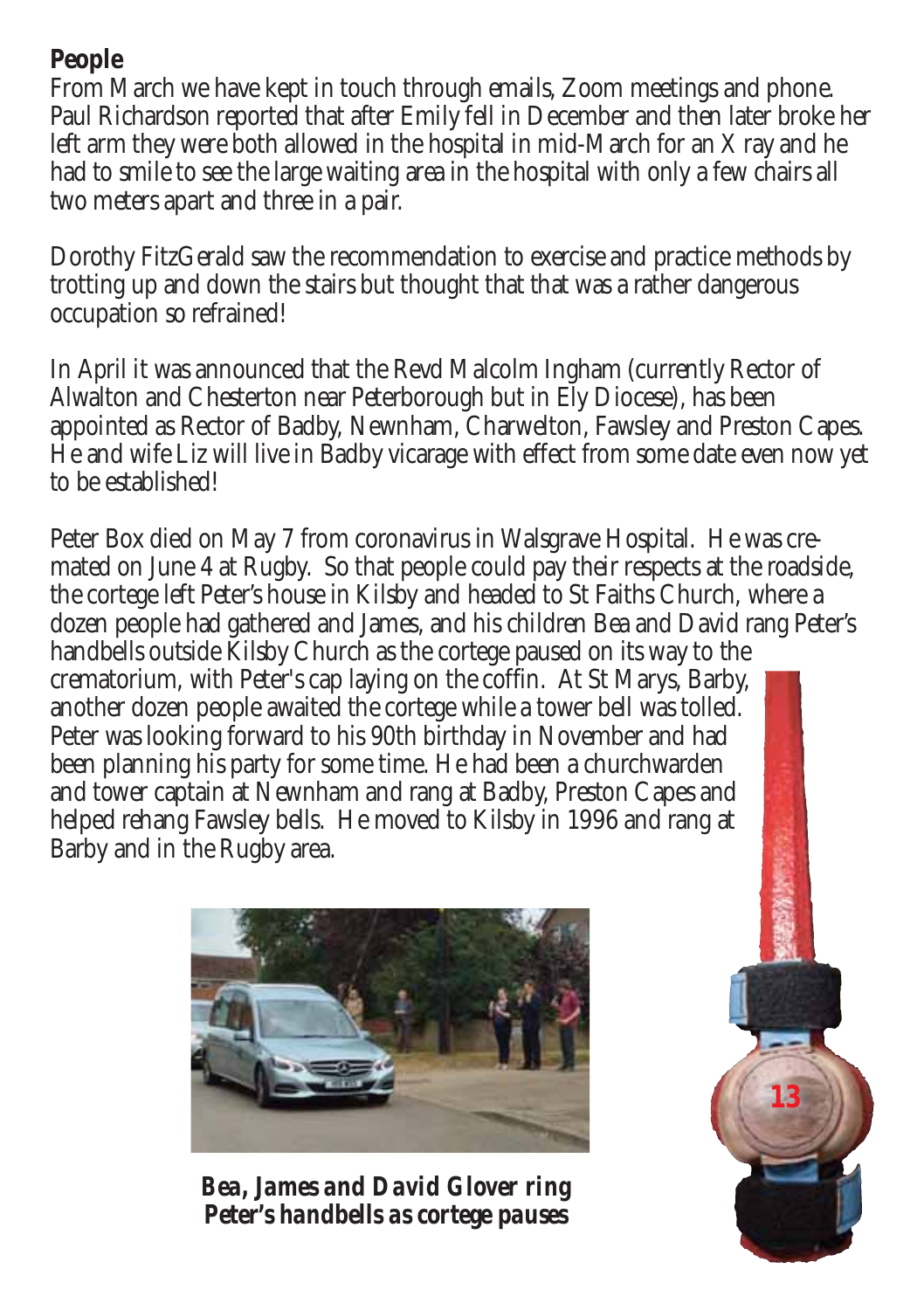Ten days later, Jill let us know that Mike Harvey of Weedon had died. He entered Northampton General Hospital in September 2019 for a bowel operation and after fighting infections, he was moved to Daventry to rehabilitate in late March. Liver cancer was diagnosed in late April and he passed away peacefully on May 17, aged 78. Mike expressed a wish to have a green burial, so he rests at Greenhaven, Lilbourne, surrounded by trees and wild flowers after a small family funeral.



*Mike Harvey and his 60th birthday presentation –see website for details!*

Peter Box had a spell of organising outings for Rugby District. One of these was filmed by the BBC and used in the Ringers' Songs of Praise TV broadcast in 1991. Helen Allton found it on YouTube and around the same time re-published some Guild silver and golden anniversary photos. This combination with Mike's death resulted in me receiving stories, reminiscences and identifications from current and some former branch members including Freda and Mike Bennett, Richard (Pip) Danby and John and Sue Townley.

In January, Michael Haighton told us that he needed treatment for cancer but this was delayed by coronavirus until after a scan in June showed that the main tumour had only grown about a millimeter since January. The specialist considered that two or three cycles of chemo ought to be enough to deal with it and they started in August.

In May, Alison Willgress' sister Jan Collins was diagnosed with cancer of the pancreas. She underwent a 9-hour operation at Leicester and the doctors were pleased with her progress when we last heard.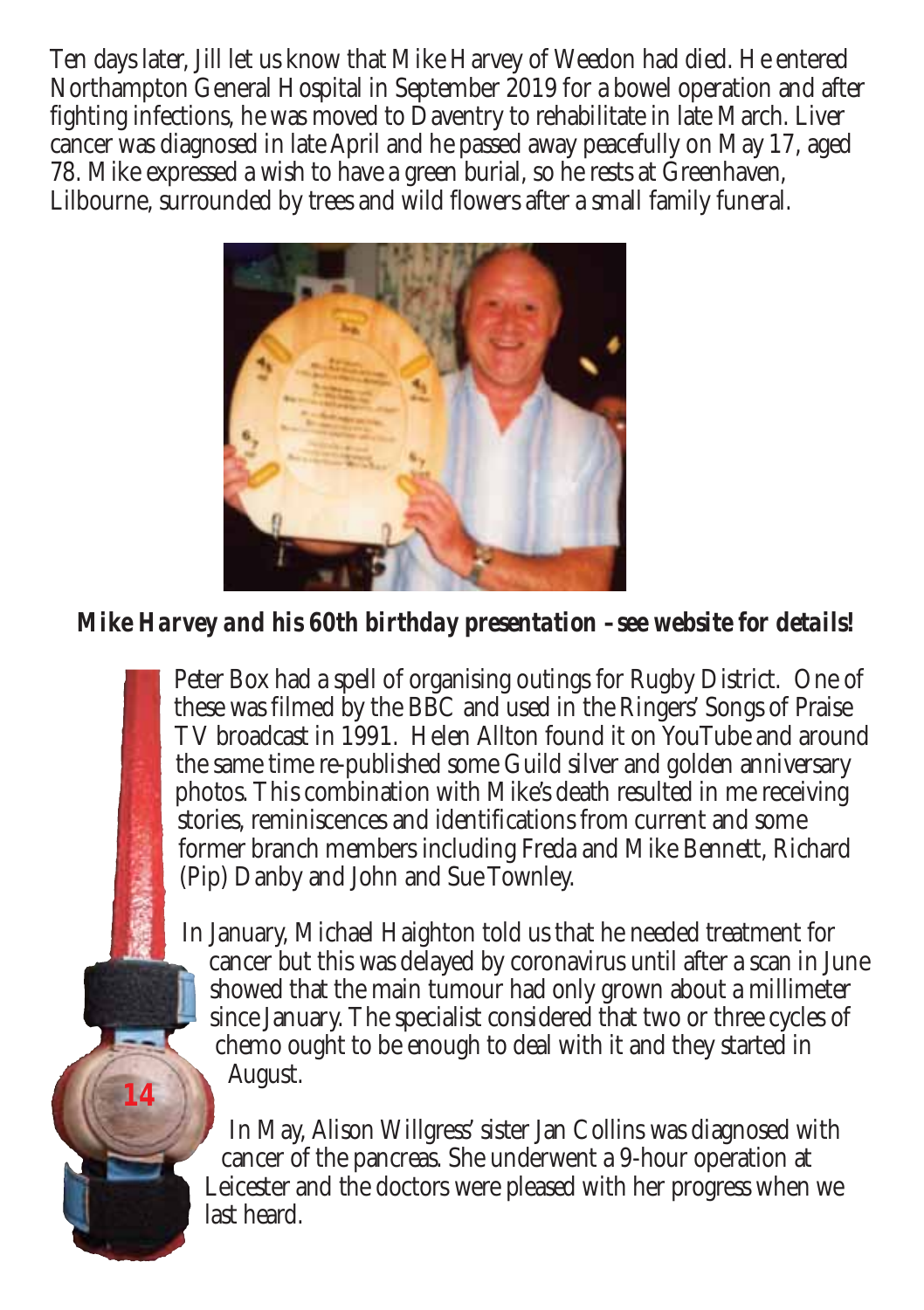We heard about our waterborne division: Ed Mortimer in May still cruising the canals and rivers of France; and in September of Sue and Cassie (like a coiled spring) who are heading northwards on their canal boat.

On June 27, Paul Goudime (Susie's husband) died peacefully in the Horton hospital. Paul started to ring in August 2006 with others from Hellidon and was elected a branch member in November 2007. He hasn't rung in recent years.

Hilary Chammas who is Hugh Johnson's sister and still rings at Daventry on her family visits, lives in Beirut. After the huge explosion in August Hilary replied that all her family was safe. The apartment, on 5th floor, had shattered glass, doors blown open and objects flying. It was frightening, the huge bang, the whoosh of wind and the building rocking. Things can be mended but not lives. We were very lucky.

I hope to report a lot more real ringing next time!

### *Geoff Pullin - Daventry Correspondent*

## **Guilsborough Branch- no news this time**

## **Kettering Branch**

With the onset of the COVID 19 Pandemic and Full Lock-down imposed on 23 March 2020 there has been little Branch activity from that time.

The Branch Committee at its last meeting decided to seek the views of members by conducting and on-line questionnaire, using the Survey Monkey software, as a way of taking into account the views of Branch members in drawing up the Branch programme for 2020/21. The survey was sent out electronically to members where an email address was held, with other members being sent a paper form for completion. The committee were keen to know what Branch members thoughts were on all aspects of the programme. A total of 51 members responded to the survey, and broadly speaking people were happy with the current setup.

**15**

Bill Adcock and I accompanied by family members completed the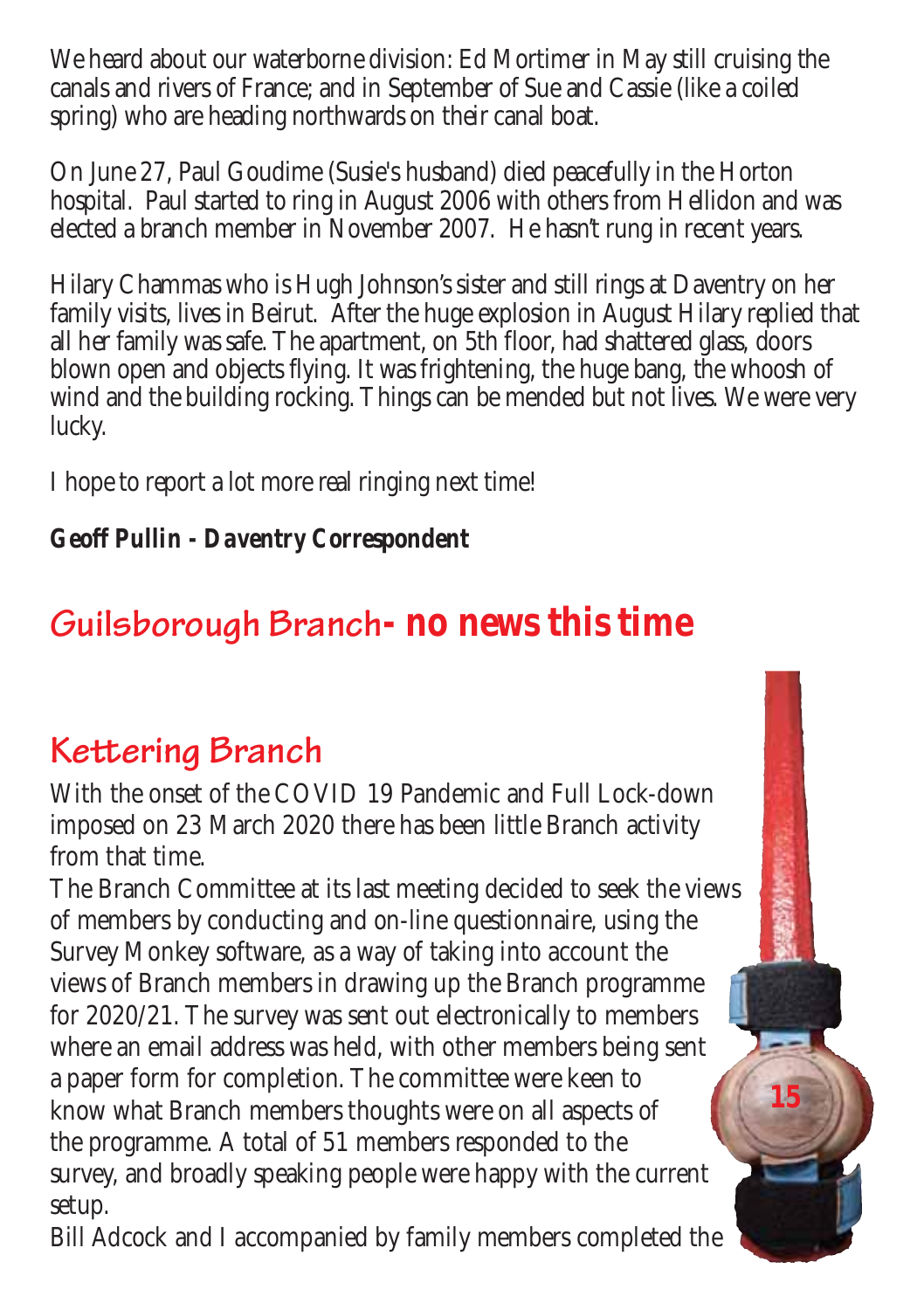Round Rutland Water Sponsored Cycle Ride on Saturday 5th September, following the full circuit including the peninsula. We will be collecting monies pledged when the opportunity arises.

Requests for bell inspection before a 'Return to Ringing' were received from St John the Baptist, Corby and St. Margaret's, Isham. The Branch Steward Andy Bimson inspected the bells at both towers which were found to be fit to ring. Separately Corby has discovered an infestation of woodworm in the timber panelling to the Ringing Chamber leading to its removal.

### **News from the Towers**

**16**

With limited ringing taking place there is little to report.

Desborough St. Giles ringers have been meeting for a drink at their usual watering hole, once licensed premises were permitted to re-open, on normal practice evenings to keep in touch.

A number of smaller towers in the Branch have rung a single bell for 15 minutes before Sunday service including All Saints, Wilbarston

Saints Peter & Paul's, Kettering resumed ringing of 6 bells on 6 September, following the approval of a risk assessment completed by the Tower Captain, Pat Edkins, by the Rector. With ringing limited to 15 minutes prior to Sunday service

Thank you for taking the time to read our segment! Until next time…

### *David Dainty – Kettering Branch Correspondent*

## **Northampton Branch - no news this time**

## **Peterborough Branch.**

### **Peterborough Branch Ringing Master Report**

Well it's been a strange few months for bell ringing, as it has for everyone else. Whilst we started off the new ringing year with two good 8 bell practices in February and March 2020, after that all planned events had to be cancelled. In addition to the 8 bell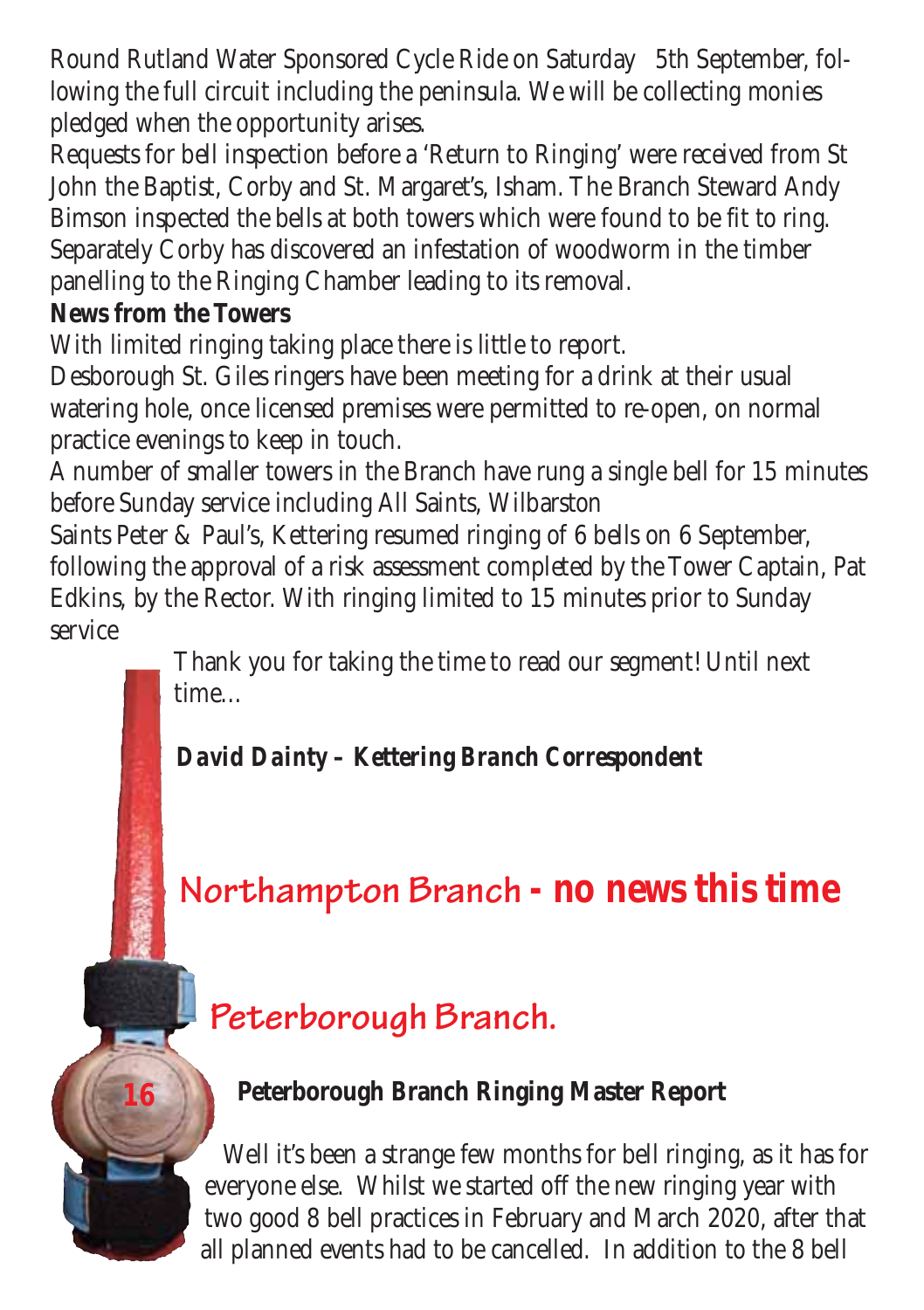practices, this included workshops on Striking and on Ringing Up and Down in Peal; social events such as the Branch outing and the afternoon tea ring: and the Branch Ringing at the Cathedral for Evensong. I cannot see any Branch events taking place for many months to come.

The very helpful Guild advice on return to ringing was communicated to all Tower Captains and Correspondents in the Branch, and I then dealt with any queries or provided advice, as requested. I am aware of some Towers ringing for Sunday services with all necessary precautions in place, however, many others are yet to return.

### *Hilary Hardie - Ringing Master*

### **Castor.**

Castor Tower is regularly ringing for Sunday Service. Wearing masks, using hand gel, not changing ropes, and wearing gloves, the ringing chamber looks more like an operating theatre than a band ringing for service. Despite all these precautions, the biggest complaint is "our glasses steam up", we are a resilient bunch.

Currently the worse part of being a tower captain is disappointing ringers who cannot ring because of the confused rules and conflicting legislation and advice. For example we can only be together for 15 minutes, yet with the same PPE you can work at 1 metre spacing in a factory for

8 hours. Where is the consistency with HMG advice?

Given the demographic of ringers sensible precautions and care for others is part of our DNA. Unless we get back to real practice soon our skills will start to be lost. Even more alarming many ringers may not be returning to ringing. If football, a contact sport can be played, then why not a none contact practice like bell ringing? At least we do not back slap and kiss each other when timing goes well, our equivalent to a goal.

So a plea to CoE, CCCBR and others, start allowing ringing at 1m spacing for 45 minutes, as we do wear masks. Encourage practices after a 48 hours fallow period and encourage a return to ringing even under "the rule of six" before it becomes too late and we score an own goal.

**17**

*Julian Burton - Tower Captain.*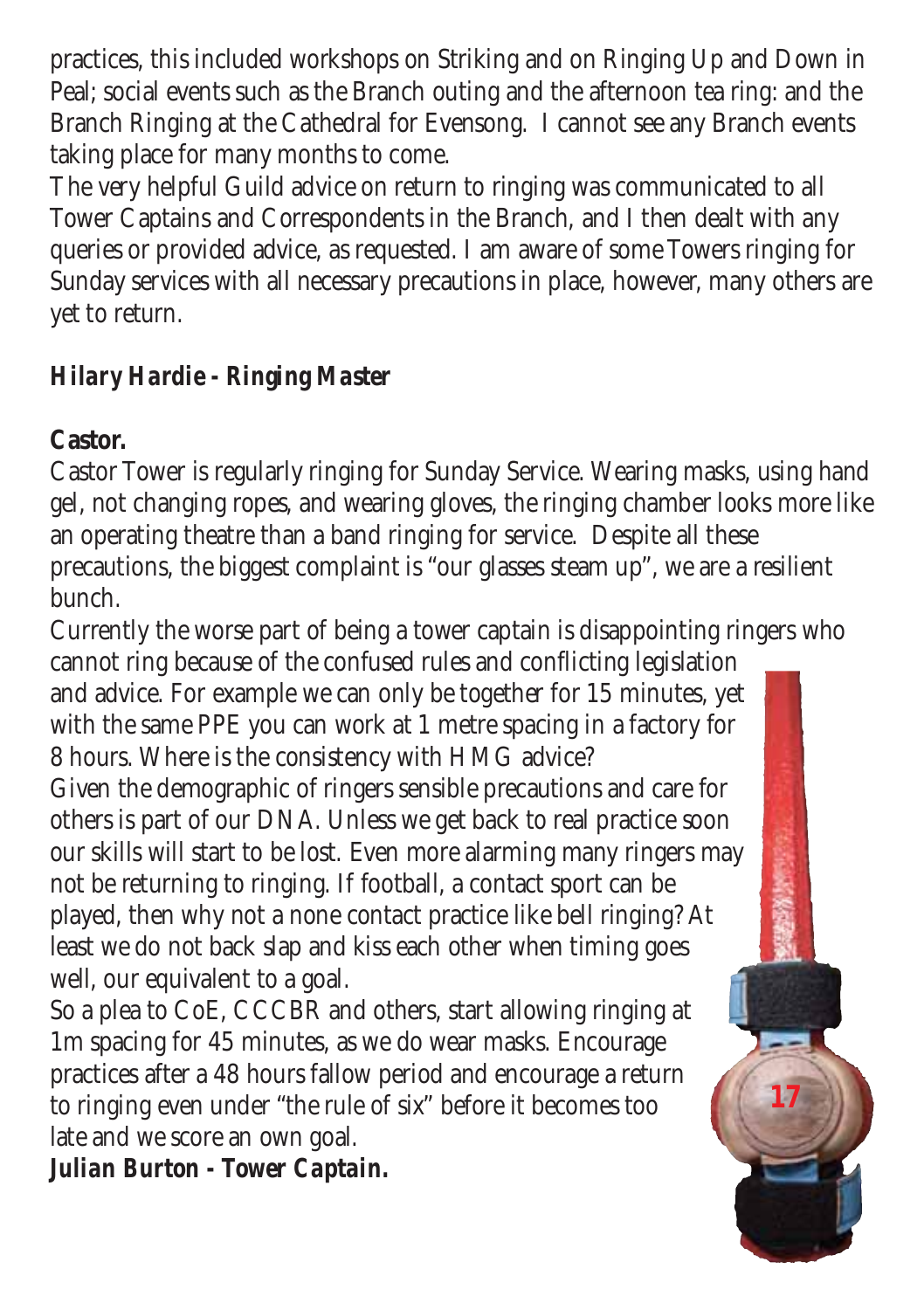#### **NASSINGTON**

**18**

As with all other towers, we cancelled all ringing from the middle of March 2020 due to Coronovirus restrictions.

This was particularly disappointing as on Monday 16 March we had held our usual Monday evening practice at Wittering. This was the first practice, which had been held there for a number of years. A new Wittering band had been learning to ring at the Castor Ringing School and attending practices at Nassington to improve their handling and ringing. Five of their ringers, Polly Bridges, Nicola Silk, Geoff Bridges, Fran Brough and Trish Harris, who were now able to ring Rounds competently, were able to ring their own bells for the first time as a band. Tea and cake was had in the church afterwards to celebrate. So then we all went into 'hibernation' until the evening of Monday 1 June, when we held our first virtual practice in Ringing Room. This we continued to do for a number of weeks before reverting to Friday mornings, which was a more convenient time for all concerned, meeting each week for a chat together on Zoom before practicing. We have improved over the three months from Rounds and Call Changes to being able to ring Plain Hunt Doubles and Plain Hunt Minor with good striking. We have also rung Grandsire Doubles and Bob Doubles. In addition, we have been able to ring on eight bell and even ten bells,

> which, of course we are never able to do on 'real' bells in our six bell tower. We have found that although it is not the same as ringing 'real' bells, it has allowed us to meet regularly to socialise and learn new skills.

> Since Sunday 19 July 2020, we have been able to ring 'real' bells for Sunday Service each week, with strict precautions in place, of course. We have been able to ring, successfully, Bob Doubles on occasions. We think this is pretty good considering we have not been able to hold 'normal' practice sessions as we would in pre-Covid times.

We held a socially distanced picnic at Cotterstock in August and rang their bells, with strict precautions in place, for the first time in many months, much to the delight of many local villagers.

This was a most enjoyable occasion for all those able to attend. Thus, here at Nassington, we have been able to maintain the spirit of our band, both virtually and also, more recently, to ring 'real' bells during these strange times.

#### *Brian Hardie - Tower Captain*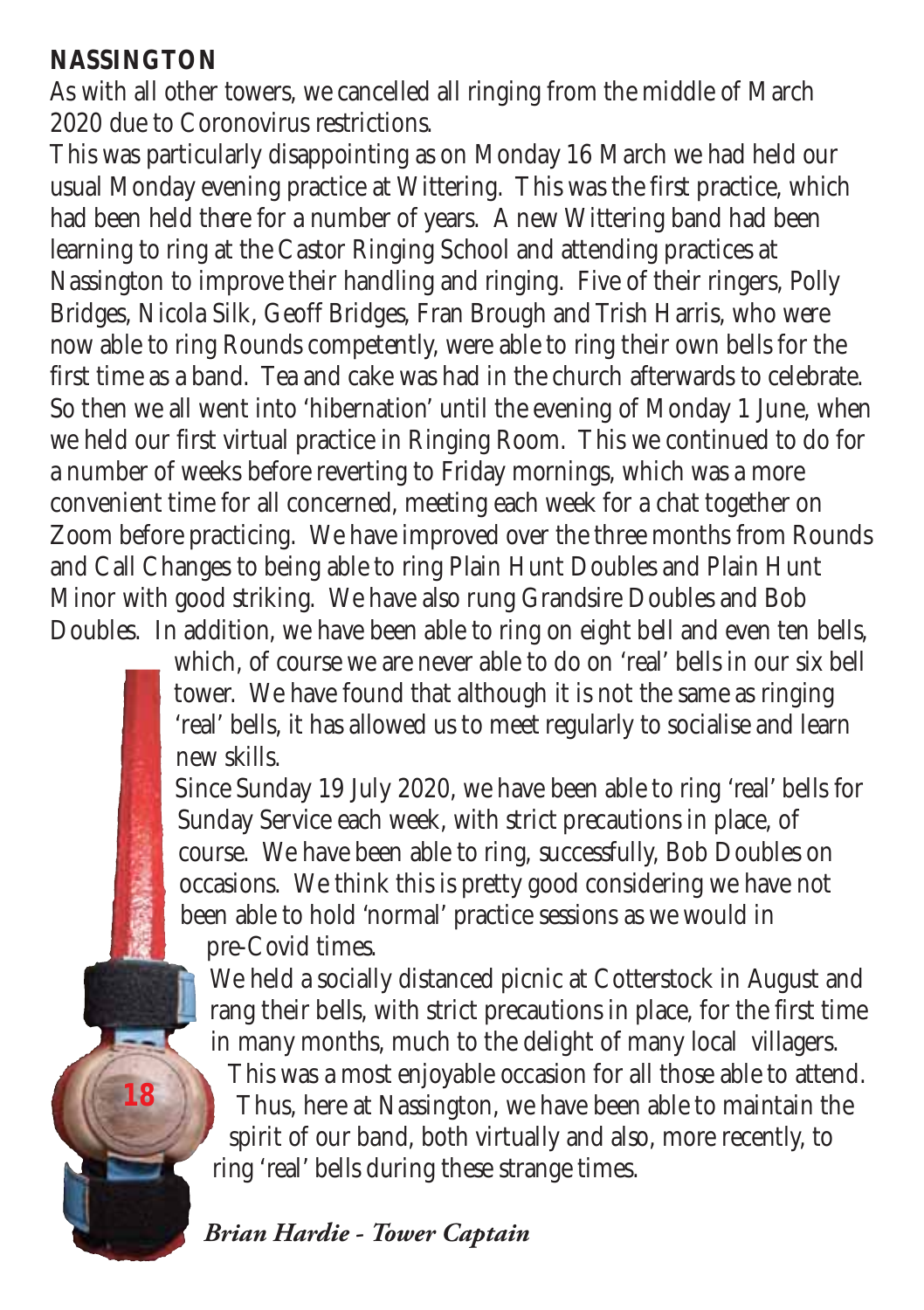### **Ufford.**

We hadn't rang the bells since Christmas 2019, so following a good clean and oiling we managed to ring for VJ Day. We are hoping to be able to ring for Christmas this year too.

*Sally Hudson. Tower Corresondent.*

*Terry Wright - Peterborough Correspondent*

## **Rutland Branch**

### **Retirement of David Murcott**

We report the retirement from ringing of David Murcott, after 60 years. David has been a huge supporter and contributor to Rutland Branch, whilst also being a member of the Market Harborough Branch in the Leicestershire Diocese.

He has been Tower Captain at St. Andrew's church in Great Easton for 36 years, a lovely ground floor 6 bell ring. Although this falls into the Leicestershire Guild catchment, many from Rutland have been invited to join David's well organised Tuesday practice nights where Plain Bob, Stedman and Surprise methods are all rung. Throughout the Rutland Branch he has helped lead peals/quarter peals or been a respected part of the team for major events, celebration, weddings and funerals.

David has also been ever helpful when asked to assist with teaching new ringers in the Rutland Branch, and around many local towers. His attention to detail and quiet encouragement has ensured the pupil always develops excellent handling skills. He has been Ringing Master for a 3 year term and an active member of the Peterborough Guild for 34 years (Leicester Guild also for 34 years).

**19**

On behalf of Rutland Branch we congratulate David on his many ringing achievements and thank him, and his wife Glenys, for all they have done in support of bell-ringing in Rutland. **VJ DAY ringing**

The coronavirus restrictions, and the guidelines that we are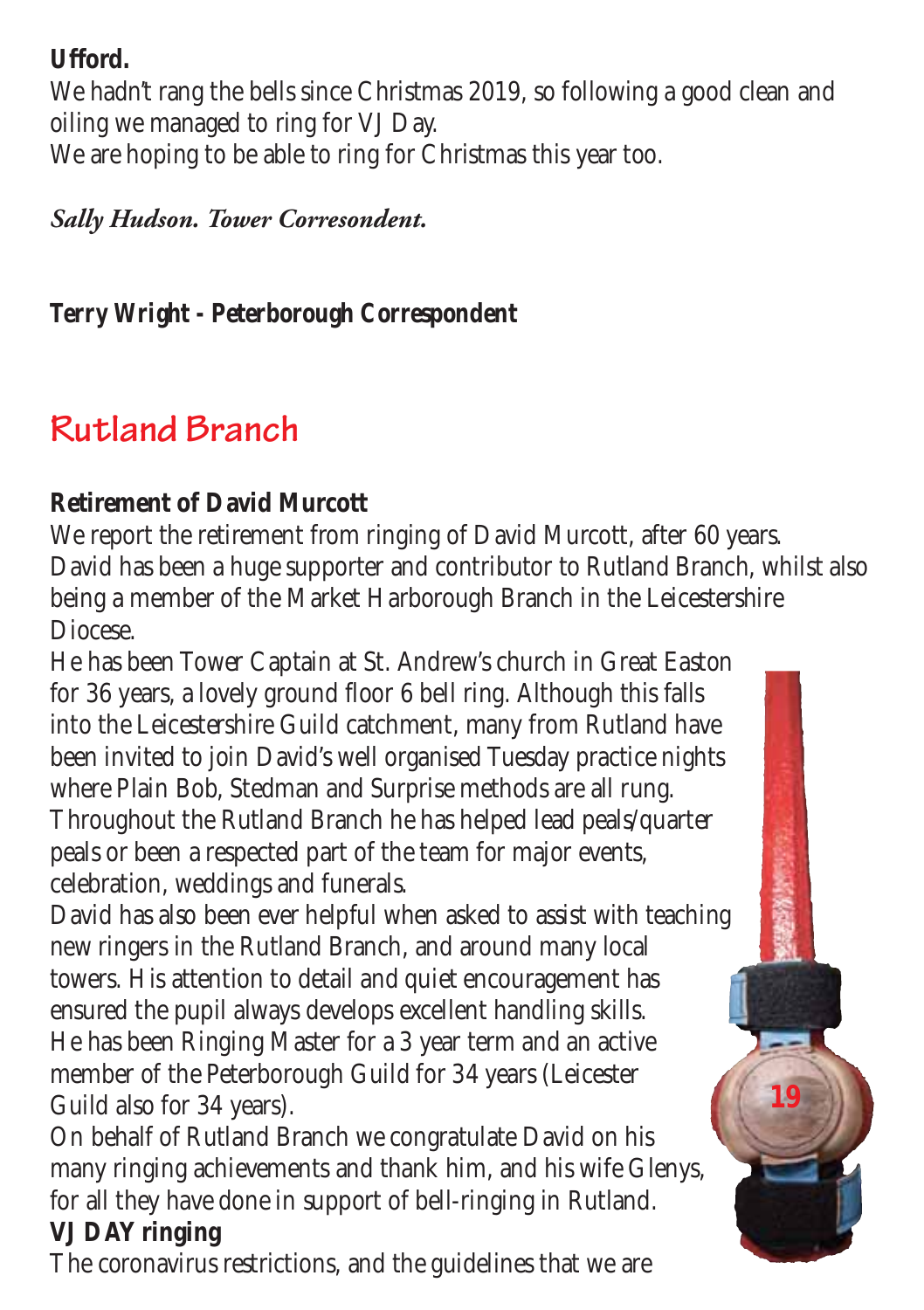currently adhering to, limited our ringing opportunities to acknowledge VJ Day on 15th August. Just six towers achieved ringing for the occasion: Caldecott; Gt. Casterton; Preston; Ketton; Uppingham & Whissendine.

#### **St Peter & St Paul, Preston**

At last the work on our lovely bells has been completed! We have a peal of six bells and were warned some time ago that these were in need of repair and renovation, and that one was indeed in bad shape and should not be rung very often.

It has taken a very long time to decide exactly what we should do, agree the estimates from Taylors of Loughborough, and obtain the necessary Faculties, and raise the money to pay for it all! In addition to restoring the peal of bells, we realised that we had a very early (1400 approx) Sanctus Bell hanging high up on the wall, which may well not have been

used since the

**20**



Reformation. This aroused considerable interest, and we decided that we must try to restore this to use as well.

The work started in May and involved dismantling the frames, wheels etc. which were taken back to the Foundry at Loughborough for repair. All bolts, screws etc were inspected. The alarm was

raised when a crack was discovered in the beam holding the 3rd bell. This had hitherto not been visible.

Water was getting in and the beam was becoming dangerous. It was decided to re-inforce the beam with a new RSJ, but as this involved drilling into the main wall a new Faculty was required. Somehow this was obtained within 48 hours, (surely a record!) and work was not interrupted by this

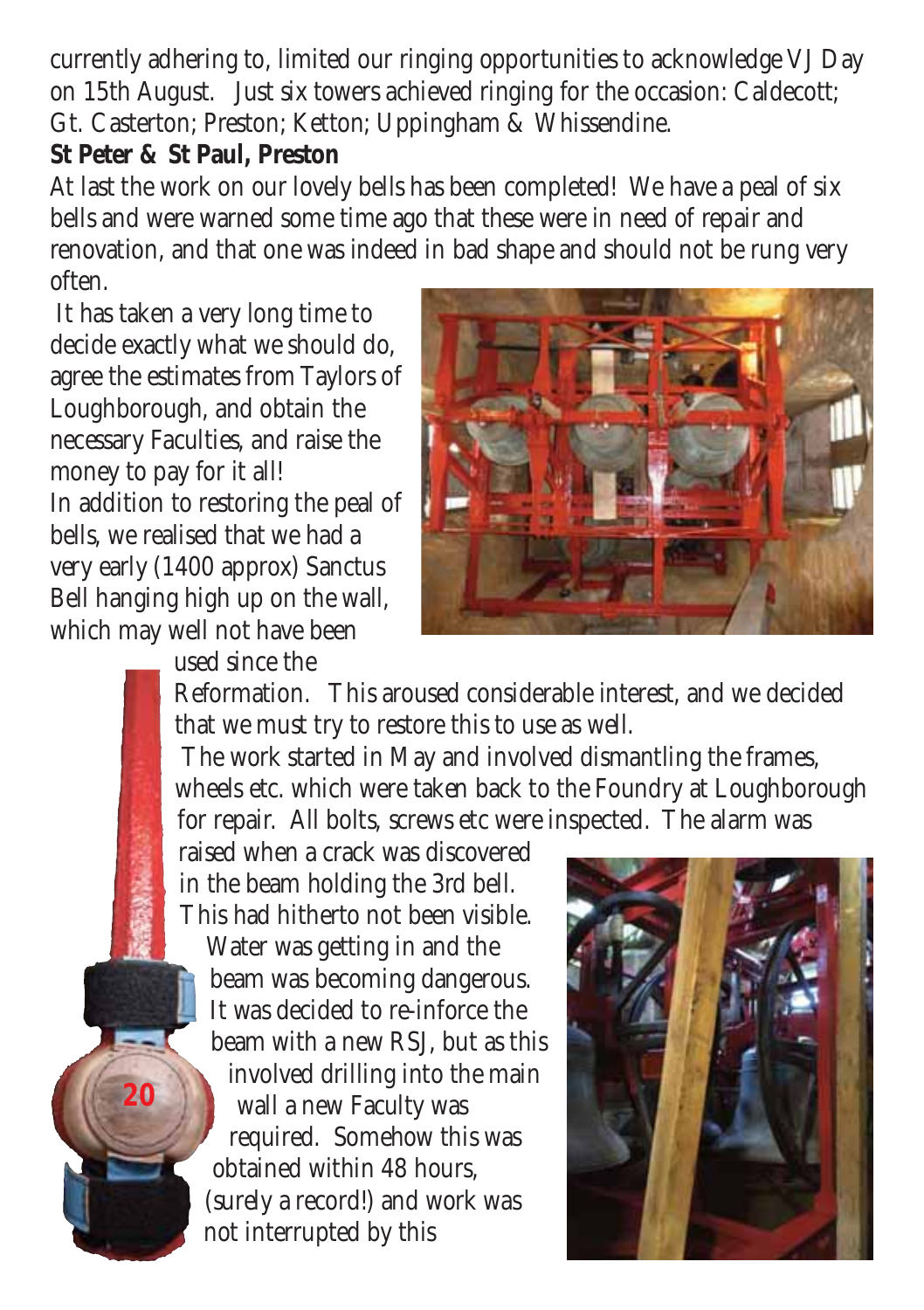

*Sanctus bell before*

unexpected addition.

Our precious Sanctus bell was returned and installed, and the electronic device by which it is to be rung was tried out.

The team from Taylors, Andrew, Chris and Roy worked extremely hard and were very interesting and knowledgeable about the work. they were doing.

We are so grateful to everybody who helped us to raise the large sum of money needed for all this work, and we must particularly express our thanks to the Heritage Lottery Fund who were exceptionally generous. We had hoped to have an Open Day to celebrate the completion and re-hanging of the bells, but of course this is impossible under current regulations.

However, we hope that this will take place sometime next year, and that as many Rutland bellringers as possible will be able to try out the bells in the near future.

#### *Mrs Jane Micklethwaite. Preston*

*Sue Webster Press Correspondent, Rutland Branch.*

## **Thrapston Branch - no news this time**

### **Towcester Branch.**

As I nervously set pen to paper/fingertips to keyboard - this being my first branch newsletter, my predecessor Nic Boyd is busily packing up her house in readiness for her move. I'm sure you would like to join me in wishing Nic and her husband Kevin good luck, good health and happiness in their future home in

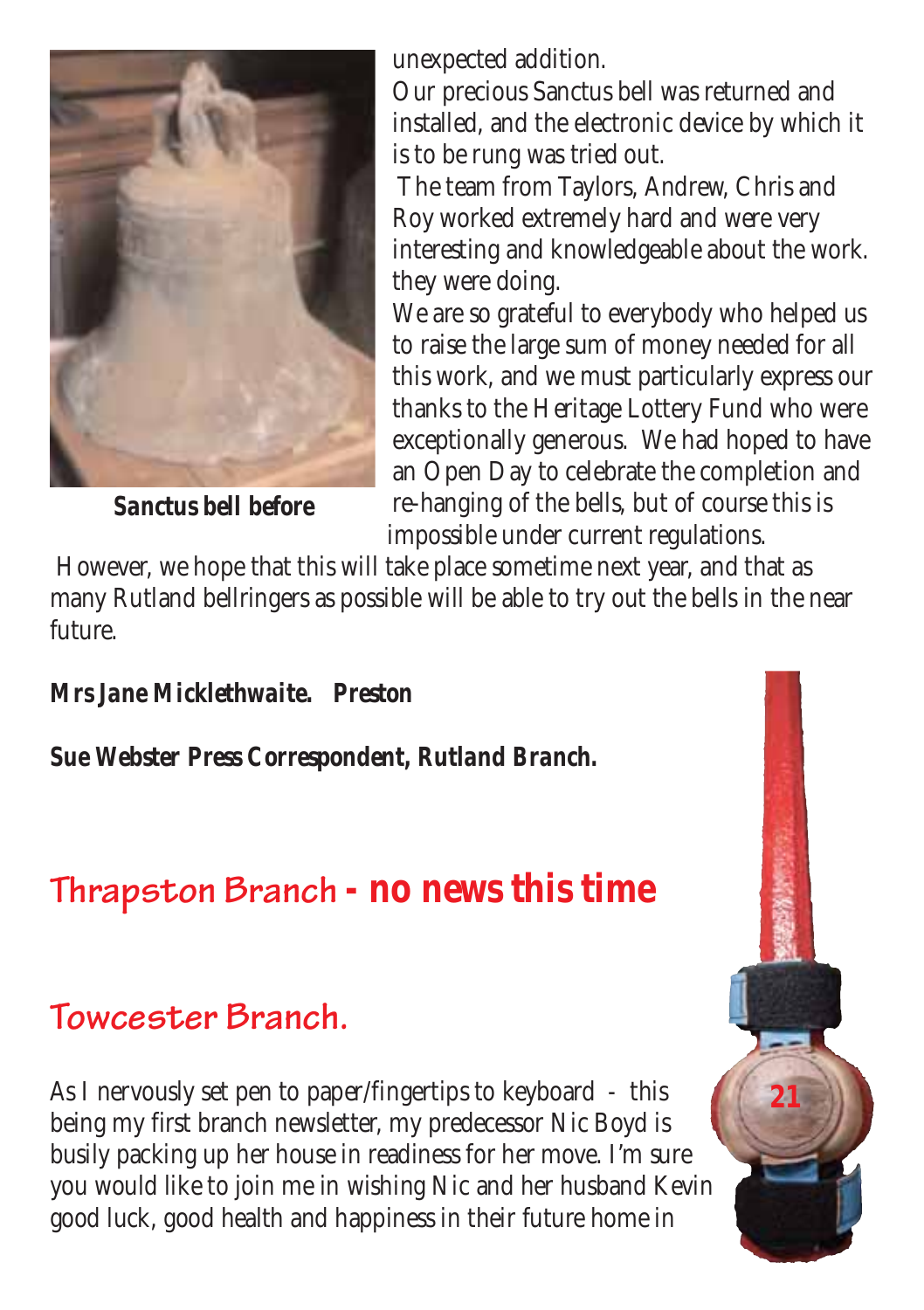Somerset. Undoubtedly Nic will continue to ring bells there with as much enthusiasm and commitment as she has here. On a personal level I'm sure many of you know that Nic took up bell ringing in memory of the death of her most loved brother Bob and when my Bob (my son) died she was so supportive and understanding we formed a close bond so I will very much miss her and as I have said to her, it has been a long time since I'd found a friend as good as she is, so she will be especially missed by me.

Pre lockdown i.e. 1 week before, March 2020, I attended the ART conference, I was truly inspired by the guest speaker Bonita Norris, she's from Wokingham and as she said "not a mountain in sight"... Bonita Norris (born 1987) was the youngest British woman to reach the summit of Mount Everest at the age of 22, when she accomplished her dream with no previous climbing experience. She delighted her audience at the conference telling of her rivetingly rocky journey from a novice climbing wall to 29,029 feet above sea level: her story leaves you inspired to overcome your own personal mountains including the current situation we find ourselves in.

I'm reflecting on my bad luck to have to produce my first newsletter during a global pandemic but rather than focussing on all the cancelled events which I know we're all sad about I thought I'd focus on the good things that are

> happening so that ringers can get their bell ringing fix. Many bell ringers within the branch have turned to technology to continue their hobby of bell ringing using Abel, Mobel, Ringing Room, Dumb bells and simulators and hand bells. Our Branch Ringing Master Alan Faiers has consistently run twice weekly Ringing Room sessions in conjunction with zoom throughout lockdown and a variety of people have joined in not only from this branch but from Derbyshire and Buckinghamshire. These sessions have improved peoples skills and one person

successfully rang inside for the first time! I too have gained more experience from these sessions and have at last managed to escape from constantly ringing bob doubles and progressed onto a touch of grandsire **☺**. Many thanks to the experienced ringers who have supported learners during these sessions. Alan has printed hand bells on his 3D printer with electronics inside to ring along with Abel on his computer. He has also used a dumb bell and simulator software to ring a quarter peal of St Clements and Double Oxford spliced. Alan asked for any interest in a Ringing Room striking competition at the September Guild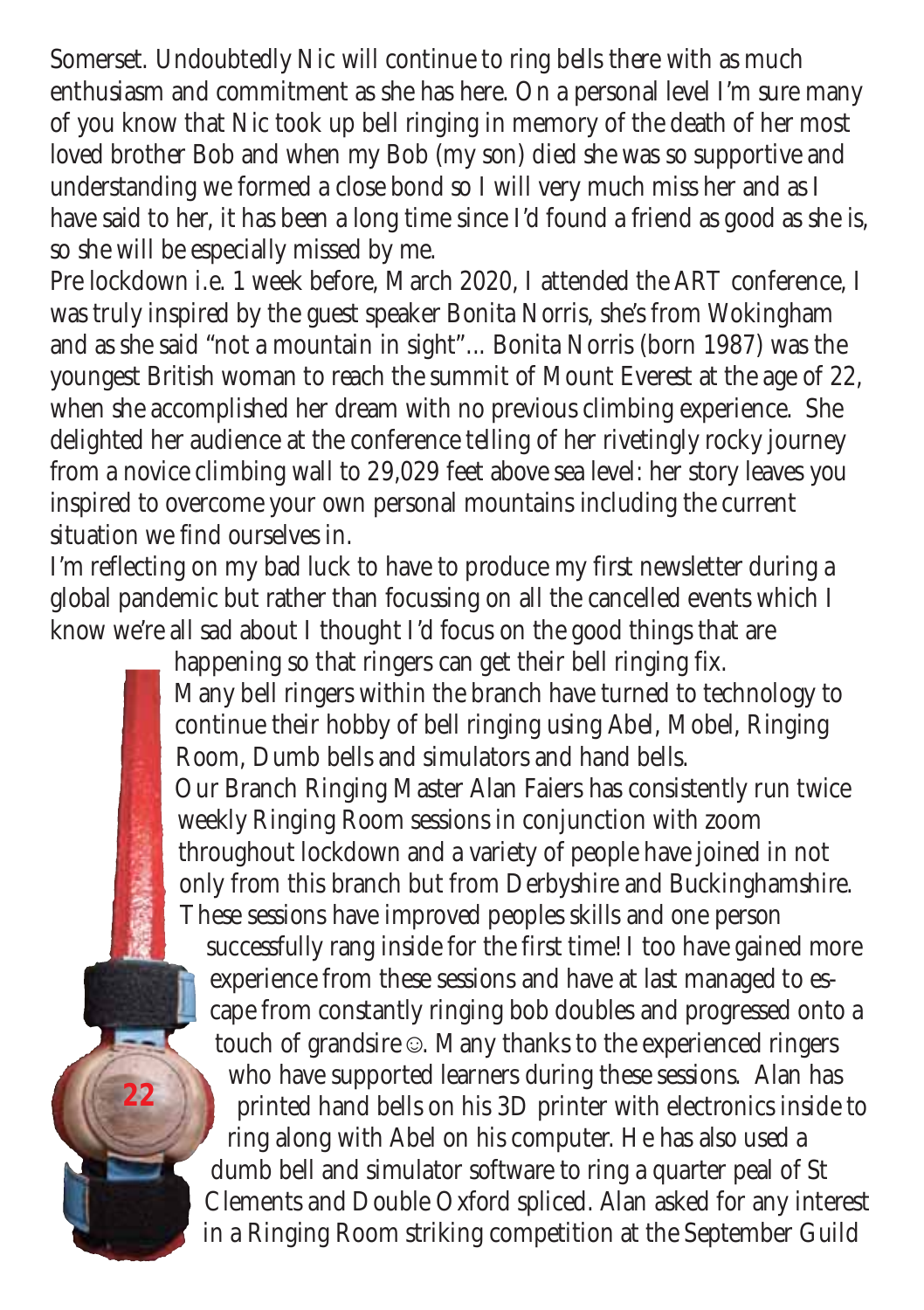AGM and is hoping this idea will take off.

John Armitage has installed a dumb bell and simulator in his garage and invited people to come and ring, I understand that some of the Roade Ringers have used this during lockdown.

I'm sure you would be delighted to join me in wishing Margaret and Chris Bulleid a very Happy 40th Lockdown Wedding Anniversary this month and they too have been busy, ringing two quarter peals on hand bells one for VE day and one to celebrate 50 years since Chris's first peal. Chris has also orchestrated the return to service/wedding/funeral ringing at Holy Cross Pattishall adhering to all guidelines for everyone's safety. It has been great to be on the end of a rope at long last.

More recently some service ringing has resumed at other towers within the branch on a restricted number of bells and for 15 minutes only - Towcester being one of these. The planned works to Towcester to renovate the installation are due to take place before the end of the year.

In order to continue meeting weekly during lockdown Pattishall, Greens Norton and Towcester have held regular zoom quizzes which has been a lifeline for many and it's been great to see familiar faces and to chat with everyone.

As a branch we would all like to congratulate Richard Yates on his well-deserved Honorary Life Member of the Guild.

Sadly I have to report that my banana loaf submitted to the Guild bell ringers virtual tea won no prizes ;( heyho I'm sure it would have been greatly appreciated in real life as it was delicious.

Hopefully in 6 months' time the situation may well have improved for us all and we can get back to ringing on all the bells, keeping everything crossed for that eventuality.

Meanwhile stay safe and remember 'hands, face and space'

*Jill Cooke -Towcester Correspondent*

### **Wellingborough Branch - no news this time**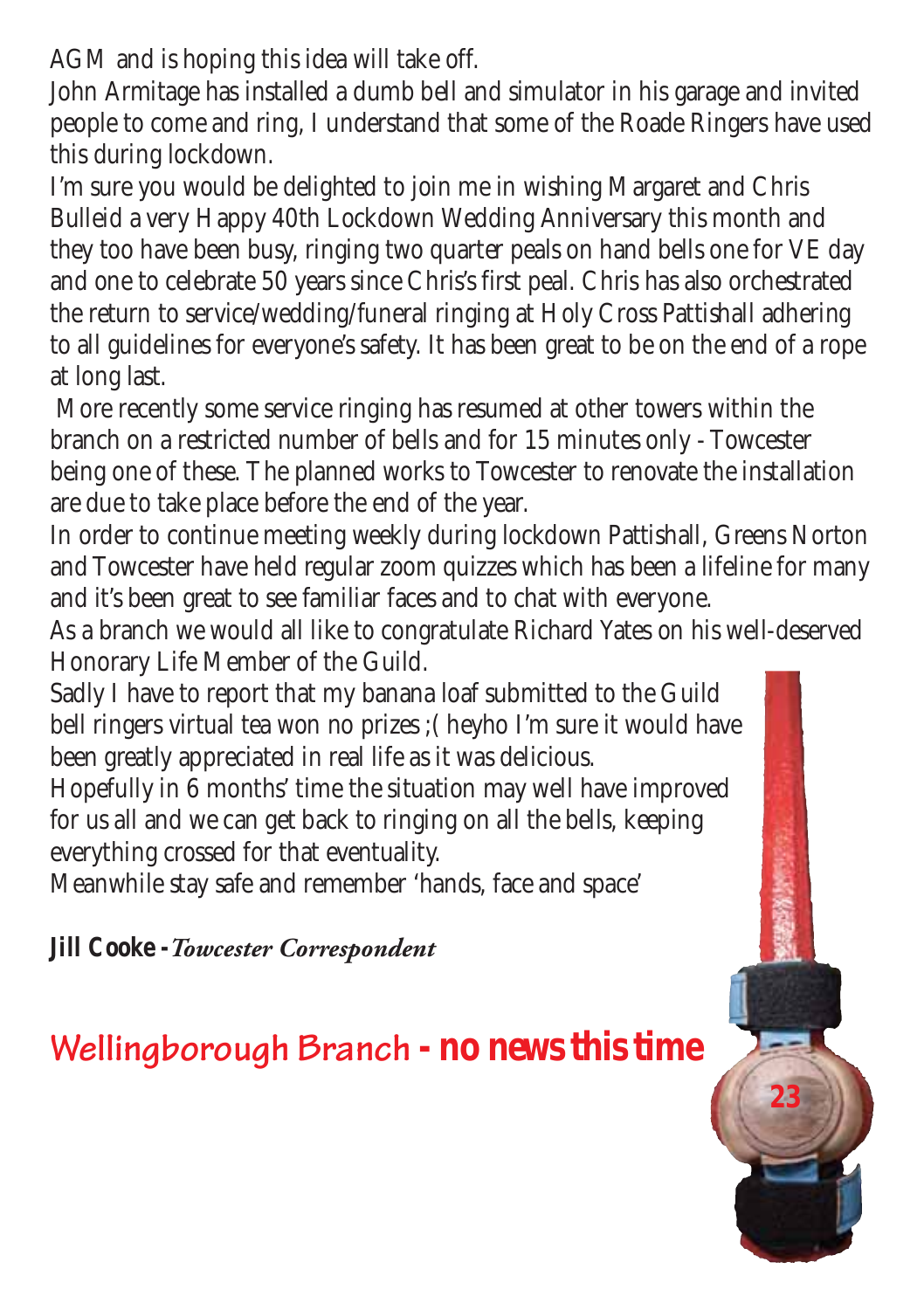### **Other News**

#### **The Passing of an Era**

At the recent virtual AGM our President, Geoff Pullin (now could there be a more apt name) retired after 6.25 years in post during which he marshalled the Executive with his usual enthusiasm and attention to detail. In his vote of thanks at the meeting Simon Dixon instructed someone to buy a new pair of sandals for Geoff as a parting gift of appreciation. I guess as he had worn through at least 1 pair on official business during his period in office. As sandals are a very personal thing I went in a different direction. Having sought information on his tipple of choice it was concluded that Geoff had only ever been seen with beer in his hand and ALWAYS in a handle glass – never a straight one. So, I sought some sets of beer for him. Just in case I failed to tickle his palate with the selections, I got the banker for Geoff of some Doom Bar (sorry again Simon for not meeting your high CAMRA standards). I had hoped to pass the "sandals" on at a bell ringing event but as time was passing, and he would be getting thirsty, I delivered them to Geoff's home this week. With his PR hat on he passed the Executive the below picture with some words of thanks. Check out the straight glass as he gets

stuck into the HobGoblin– what is that all about Geoff???

Geoff deserves a lot more than a few beers for his work over his term. He has attempted to bring a sense of fun and involvement of all standards of bell ringers. His "wee note book" is always at the ready to capture the tit bits of

**24**



knowledge that need to be shared. Alongside his Presidential duties he has also fitted in the maintenance of the website within 15 minutes of an event which never ceases to amaze me. Geoff said his reason for stepping down was that he did not think that a President should be 80. I have never believed he was that age seeing him scurry up towers and tie up bells and get the tools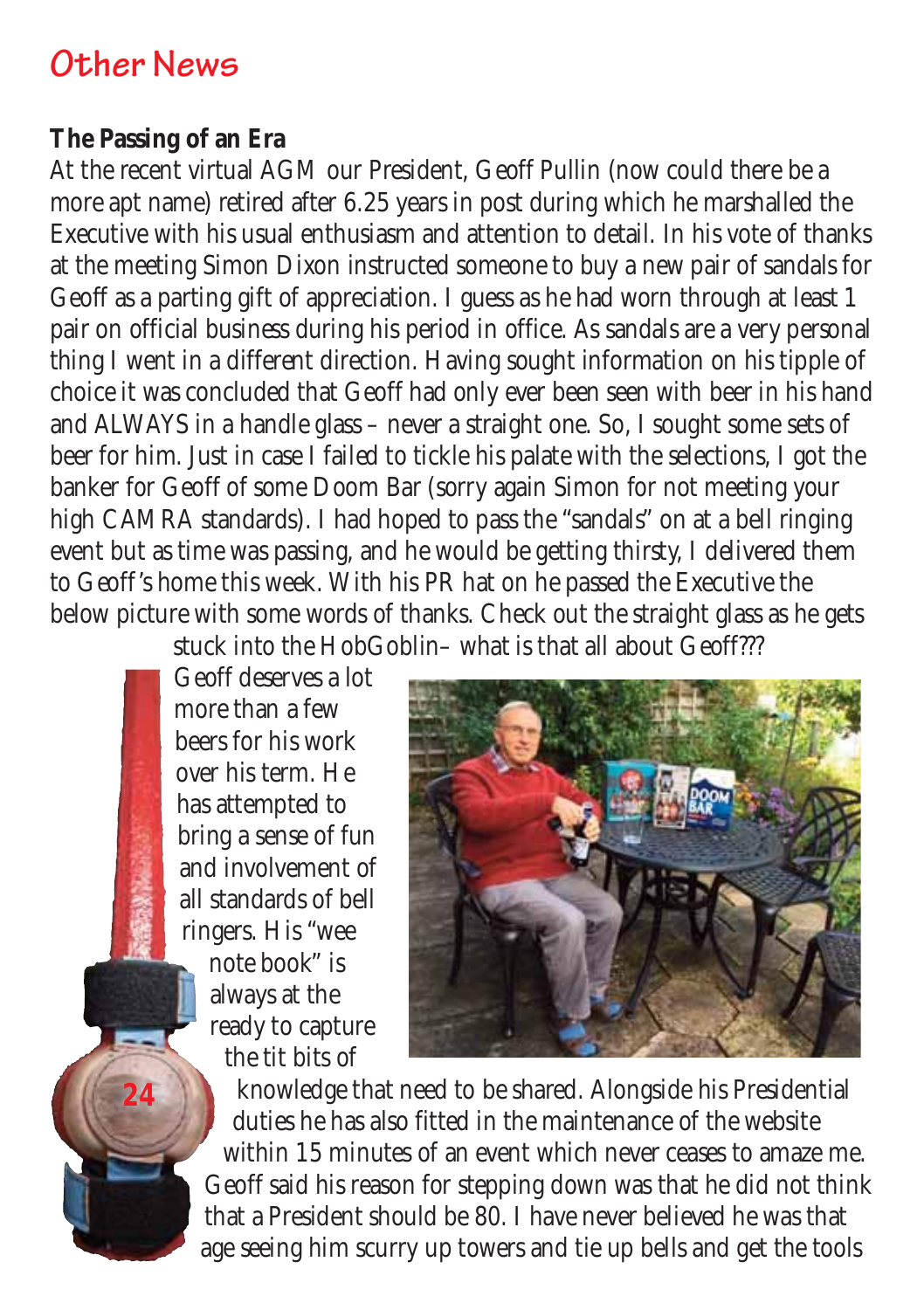out to do the next fix. He has been and will continue to be an inspiration to us all. Thanks for your time Geoff.

### **WEBMASTER'S WITTERINGS**

As at the date of the postponed AGM, the website's most popular pages during 2020 are listed below. Most people arrive at the Welcome page then move onto other pages, so one visitor can count several times as they scroll through different pages. Some visitors may of course be robots! The relative page numbers however still give an indication of the most popular pages. Not surprisingly the Events page, which is usually 4th or 5th, sank down the list out of sight!

| <b>Welcome! was Home</b>                | 9150 |
|-----------------------------------------|------|
| <b>Latest Guild News</b>                | 3018 |
| <b>Biographies</b> all 3 pages combined | 1265 |
| Keep Fit new 2/5/20                     | 1200 |
| <b>Bell Maintenance</b>                 | 1113 |
| <b>Guild Officers</b>                   | 904  |
| <b>Towers</b>                           | 863  |
| <b>Bits &amp; Bobs</b>                  | 815  |
| <b>Branch Officers</b>                  | 766  |

During the (first?) coronavirus lockdown, I spent some interesting time researching the early Guild officers and adding their biographies to the website with hyperlinks from the Guild Officers page archive lists. I had to expand the original Obituaries page into three Biographies pages to make it more manageable. I am always glad to receive archive information to add so that it can be shared more widely.

A Donations page was added to list all the ways of contributing to the Guild. This was prompted by a member asking how to word a bequest to the Guild in their will.

During the lockdown a new page was added to acculumulate the physical exercises that Helen Allton's brother kindly put together for us and Helen published weekly by Facebook. Also the photographs that Helen published of anniversary gatherings were added as another new page. I have received several helpful messages filling in names but I hope to fill in a lot more, so please let me know of any you recognise.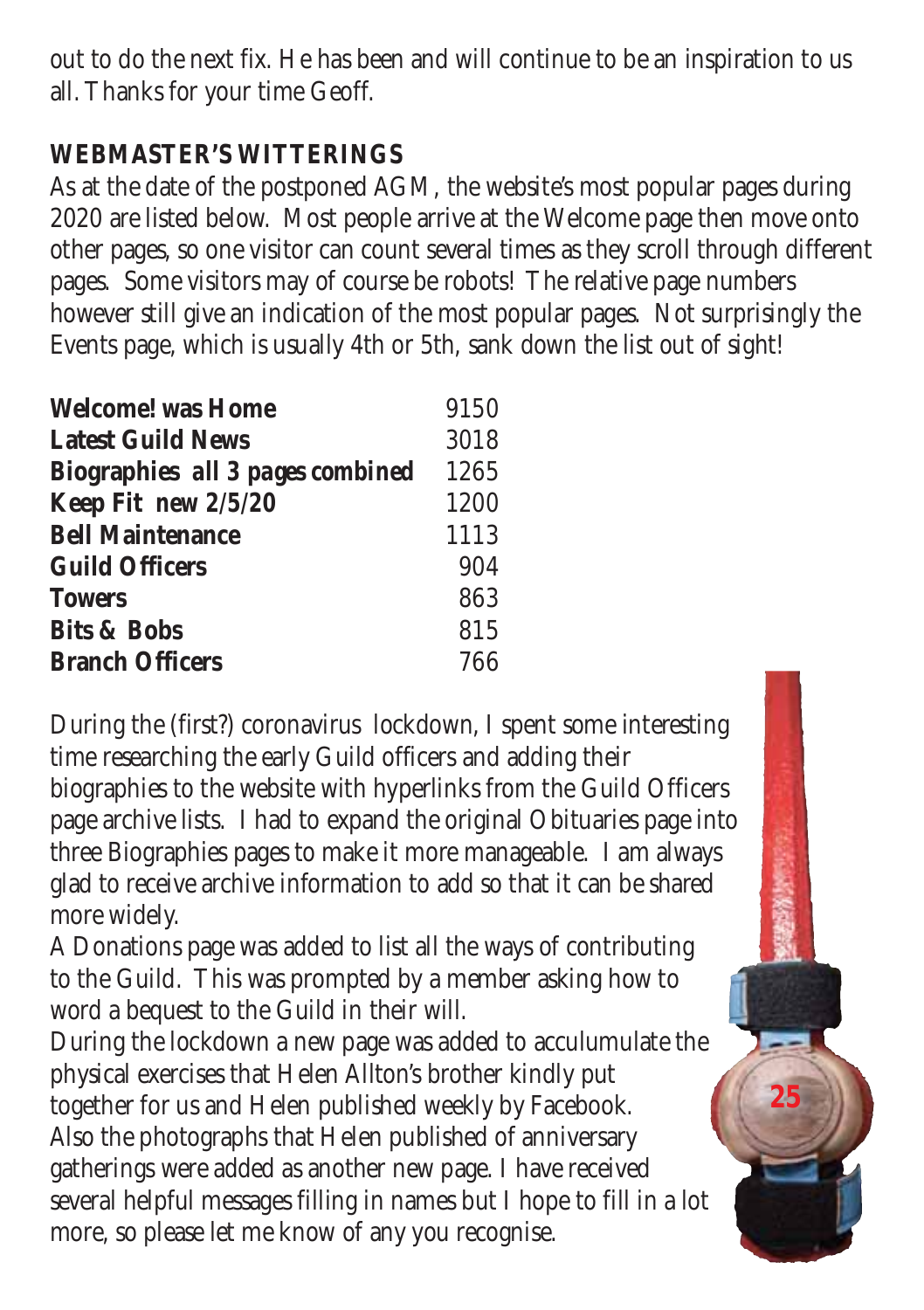Don't forget, that information cannot be published if you don't tell me – I would rather be told twice than not at all – don't leave it to 'them'! *Geoff Pullin*

## **Guild Quiz.**

Guild Quiz available from branches or from the Guild Secretary. *Specialist subject is UK tram stations.*

Cost £1 per sheet, entries to be returned by the end of January for a chance to win cash prizes for the most right answers.